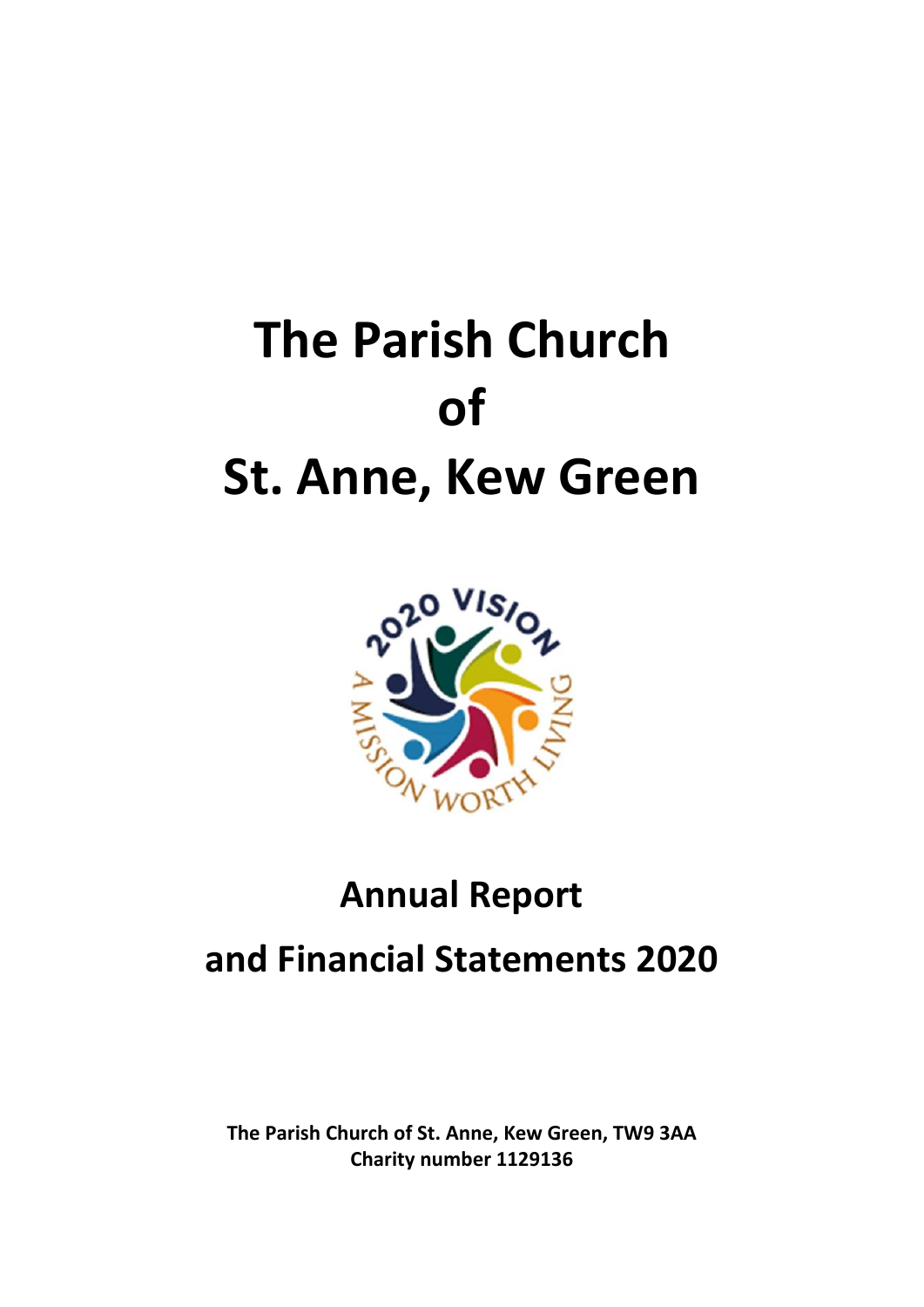# **Annual Report 2020**

# **Aim and purposes**

The Parochial Church Council of St. Anne's Church, Kew Green, Diocese of Southwark is responsible, in coordination with the Vicar, the Reverend Nigel J. Worn, and the Churchwardens, for promoting in its ecclesiastical parish the whole mission of the church and for the maintenance of St. Anne's Church and its Hall and the Churchyard.

# **Safeguarding**

The PCC has adopted and implemented the Diocesan manual on being a Safer Church and has complied with the duty under section 5 of the Safeguarding and Clergy Discipline Measure 2016 (duty to have due regard to the House of Bishop's guidance on safeguarding children and vulnerable adults). Safeguarding is a standing item on all main PCC agendas. Danielle Ramrekar-Singh is our Safeguarding Officer with Chloe Sadler overseeing the administration of DBS checks.

# **Objectives and Activities**

The PCC is committed to strive towards an inclusive community in which all people, whether within the bounds of the parish or in the wider area of West London, feel welcome to worship in our church and participate in our parish activities. We offer inclusive worship in the High Church Anglican tradition, with an emphasis on well-ordered choral liturgy, and a church building and hall, situated in the historic centre of Kew, available for a multitude of community activities.

Our activities include not only offering a full range of services normal to the Church of England, including such public rituals as baptisms, weddings and funerals, but also, having had regard to the Charity Commission's guidance on public benefit and in particular the specific guidance on the advancement of religion for public benefit, a number of services to the community who may or may not be worshippers –

- Maintenance of and access to an historic building;
- Religious education;
- A regular musical programme, both religious and secular;
- Active governance of our Church of England voluntary-aided primary school, The Queen's School;
- Pastoral care for those living in the parish and who request it;
- Support (financial and otherwise) for other charities;
- Provision of the Church to The Queen's School and local independent schools for various services;
- Provision of the Parish Hall for community use

#### **Overview of 2020**

Like all charities we have been affected by the pandemic. The closing of our Church doors in March meant that we had to rethink how we operated. This translated into moving our services to being initially recorded and uploaded to the live streaming of our Sunday worship and offering Morning Prayer on the Zoom platform. The lockdown meant that our Holy Week and Easter services, that are usually the highlight of the liturgical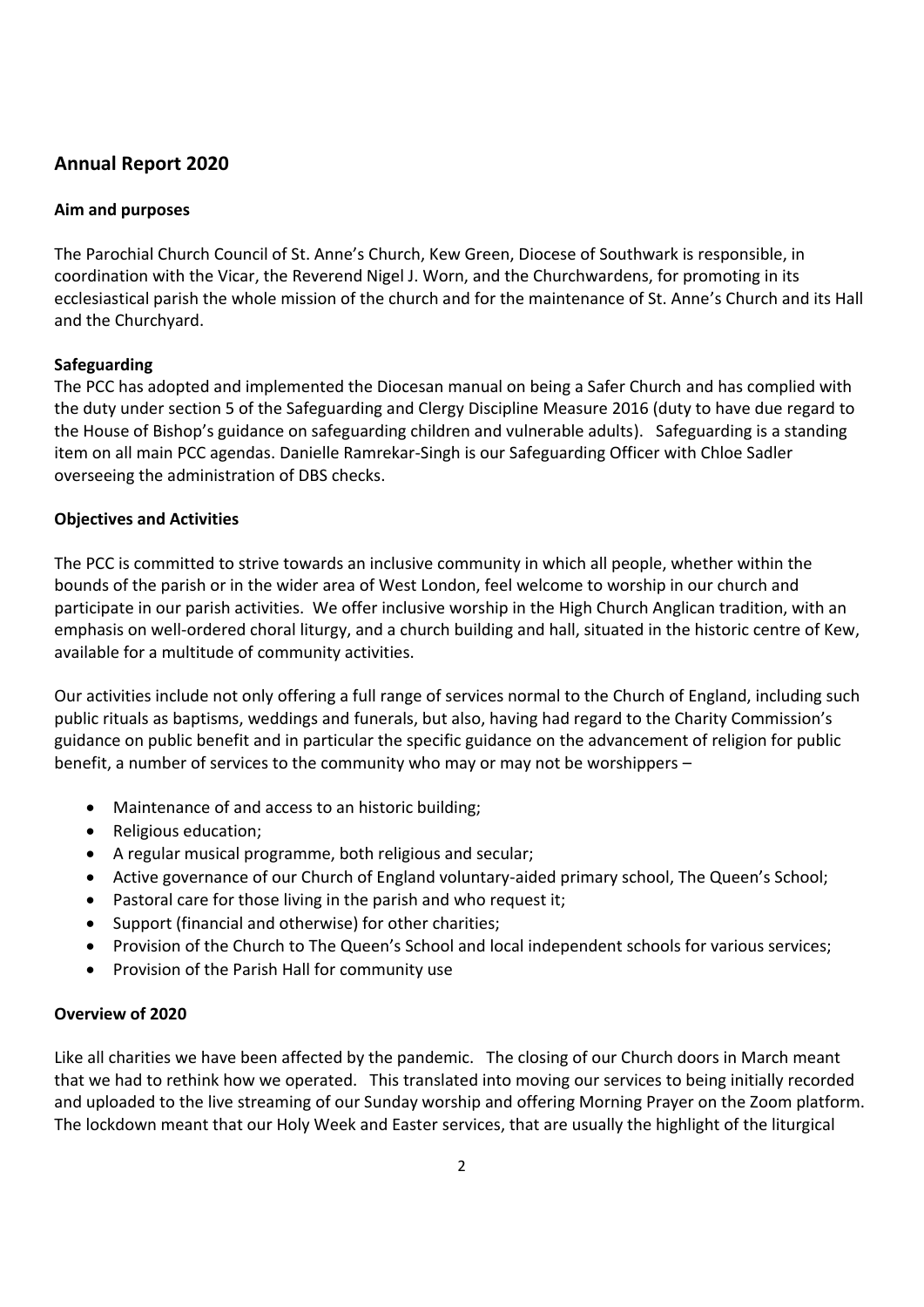year, were recorded and broadcast with just the priest and organist present. These recorded and streamed services were greatly appreciated by our congregation and helped to sustain them during these tough times. What also emerged at this time was the unstinting willingness of the congregation to reach out to isolated and vulnerable people in the community. Members of our congregation joined the numerous WhatsApp street groups that sprung up. Members of our congregation volunteered to work with the Kew Neighbourhood Association who work to provide practical help with isolated and vulnerable people in the Kew area.

Thanks to the generosity of many people who support the life and work of our church in their giving by Standing Order, our income from this source has held up well with some donors also increasing their monthly donations. Inevitably the closed church meant that other sources of income fell away, but much of the shortfall was offset by the spirited response to a special appeal at Christmas. In the hope and faith that during 2021 we will emerge from the worst effects of this pandemic the Parochial Church Council decided to maintain its pledge to the Diocesan Parish Support Fund both for 2020 and for 2021.

The pandemic led to us cancelling our summer Sunday teas and afternoon recitals which have, until now, been the mainstay of our outreach and service to the wider community. This together with the cancellation of concerts and school use of the Church and Hall has severely and negatively affected what St Anne's has traditionally offered to the community.

Emerging from lockdown meant finding new and safe ways for us to worship. The Churchwardens carried out numerous health and safety audits to enable our church to be as safe as possible. Our safe number of worshippers was set at 60 and we introduced good protocols to keep those attending safe. No congregational singing was allowed; instead our Director of Music, Julian Kelly, offered us well-researched music, mainly by Bach, to enrich our worship. Teams of willing volunteers ensured that the church building was kept sanitized. St Anne's joined the NHS Track and Trace system. Those who did not postpone their marriages were limited to sixteen guests; similarly those mourning the loss of loved ones were limited to congregations of thirty; and those requesting Holy Baptism were limited in the number of guests who could attend.

In mid December 2020 with Covid-19 infections steeply rising again we took the decision to close the church for public worship, but not for private prayer, relying once again on live streaming. On a positive note our young people produced a Nativity video and recorded a version of the carol Silent Night as a gift to the congregation. The church is indebted to Emily Norman and our Junior Church leaders for their creative vision and ministry to our young people.

As the number of Covid-19 infections began to fall in February 2021, we opened the church again to public worship on Ash Wednesday and on the Sundays following, though with numbers limited to 30.

At the time of writing this report the country is still in lockdown and is likely to remain under severe restrictions for many months to come. St Anne's Church will find ways to reintroduce our summer Sunday teas and recital program but this will be in a restricted and safe way.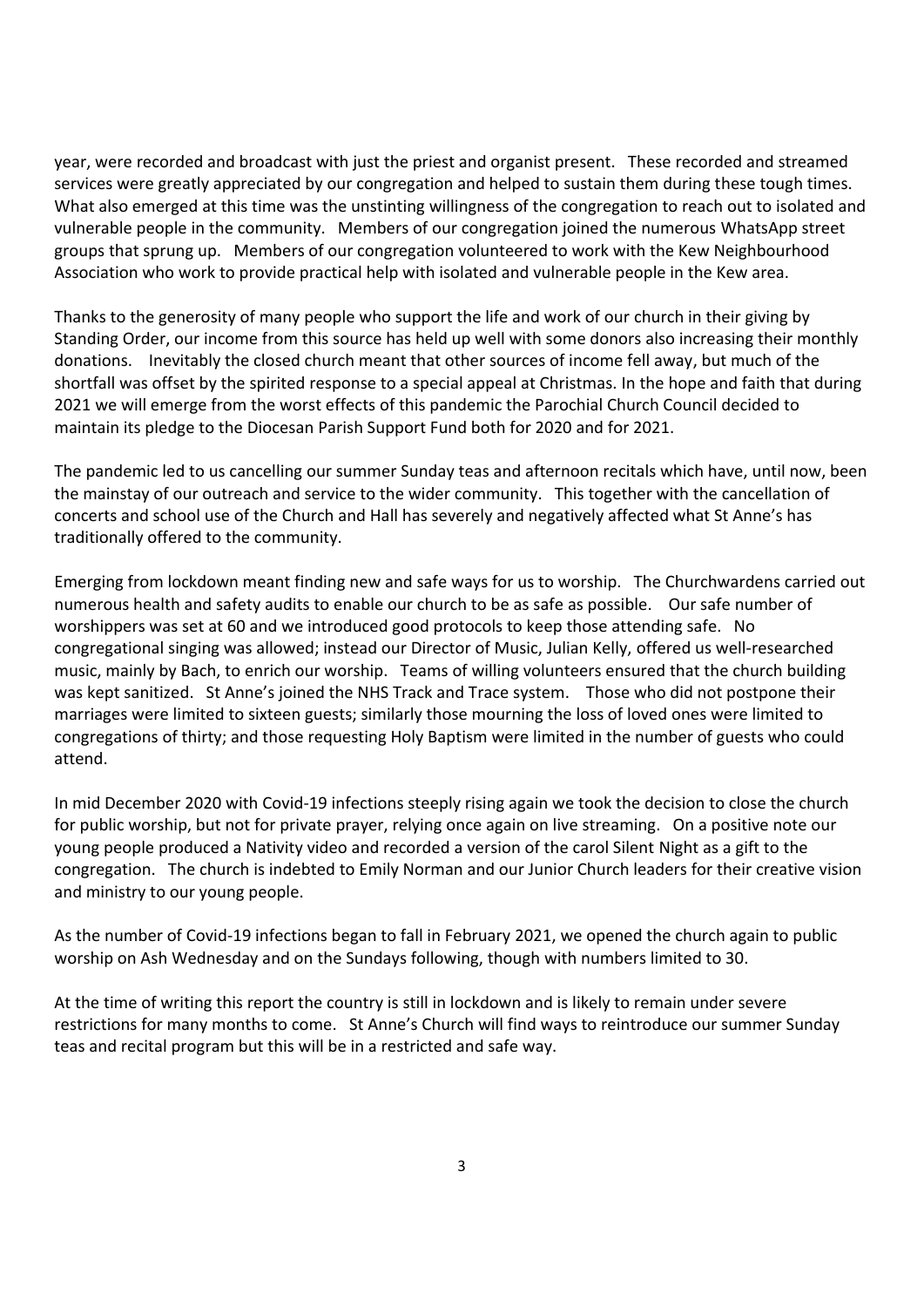#### **Achievements and Performance**

# *Worship and Services*

Our regular pattern of Sunday worship is supplemented by weekday services. On Sundays when we were open we offered the community the following pattern, 8.00am Said Eucharist (traditional language), 10.00am Sung Eucharist with Junior Church (Common Worship) and 5.00pm Evening Prayer. All our worship is open to the whole community.

We also conducted and officiated at 6 baptisms, 6 weddings and 13 funerals.

In the community, when pandemic restrictions allow, we take Holy Communion to the housebound and those in residential care at Cecil Court. We conduct weekly acts of worship either in person or via a recording, at our church-affiliated Queen's School.

Fr. Nicholas Darby is a valued member of our team, assisting with the Sunday Eucharist. Fr Nick also deputised during Fr Nigel's sick leave at the beginning of the year. Emily Norman is Assistant to the Incumbent, focussing on Community Outreach and provides Ministry to younger members of the parish.

# *Deanery Synod*

Six members of the PCC sat on the Richmond and Barnes Deanery Synod up to the 2020 APCM and five members after that date. One member also sits on the Diocesan Synod. These links enable us to better understand what is going on in the Church of England and to make our voice heard on the issues of the day. The Deanery Synod met 3 times in 2020. Fr Peter Hart moved from our two sister parishes in Kew and was replaced as Area Dean by Father Alex Barrow, Team Vicar at All Saint's East Sheen.

Only one Deanery Synod meeting could take place in person. Iso Neville (Social Media Officer for the Church of England Digital Team) presented a talk on Digital Discipleship. Iso discussed the different forms of social media and who their audiences are. She also explained the best methods on reaching people and how to present messages and content and widen our outreach for Ministry and Mission, along with some tips on what to avoid. The next two meetings, held virtually, concentrated on the pandemic with parishes encouraged to share their experiences of how they have adapted to meet the needs of the community without the availability of public worship, both via use of online platforms and also reaching people who are not on the internet. A later focus was on how to reach out to those who have been reluctant to return to church during the period when lockdown restrictions were eased.

# *Care of the Fabric*

The Fabric and Finance Committee met three times in 2020. The restoration of the Church perimeter wall was completed, funded by the Friends of St Anne's. A refurbishment of the rooms behind the Royal Gallery took place allowing for much needed multi-use space and for St Anne's to broaden its ministry. Generous donations were received to update the lighting and refurbish the gallery staircase. Lighting to the nave and high altar was updated at the end of 2019. A beautification project also started within the Churchyard and a programme of plantings took place with further work to be undertaken next year.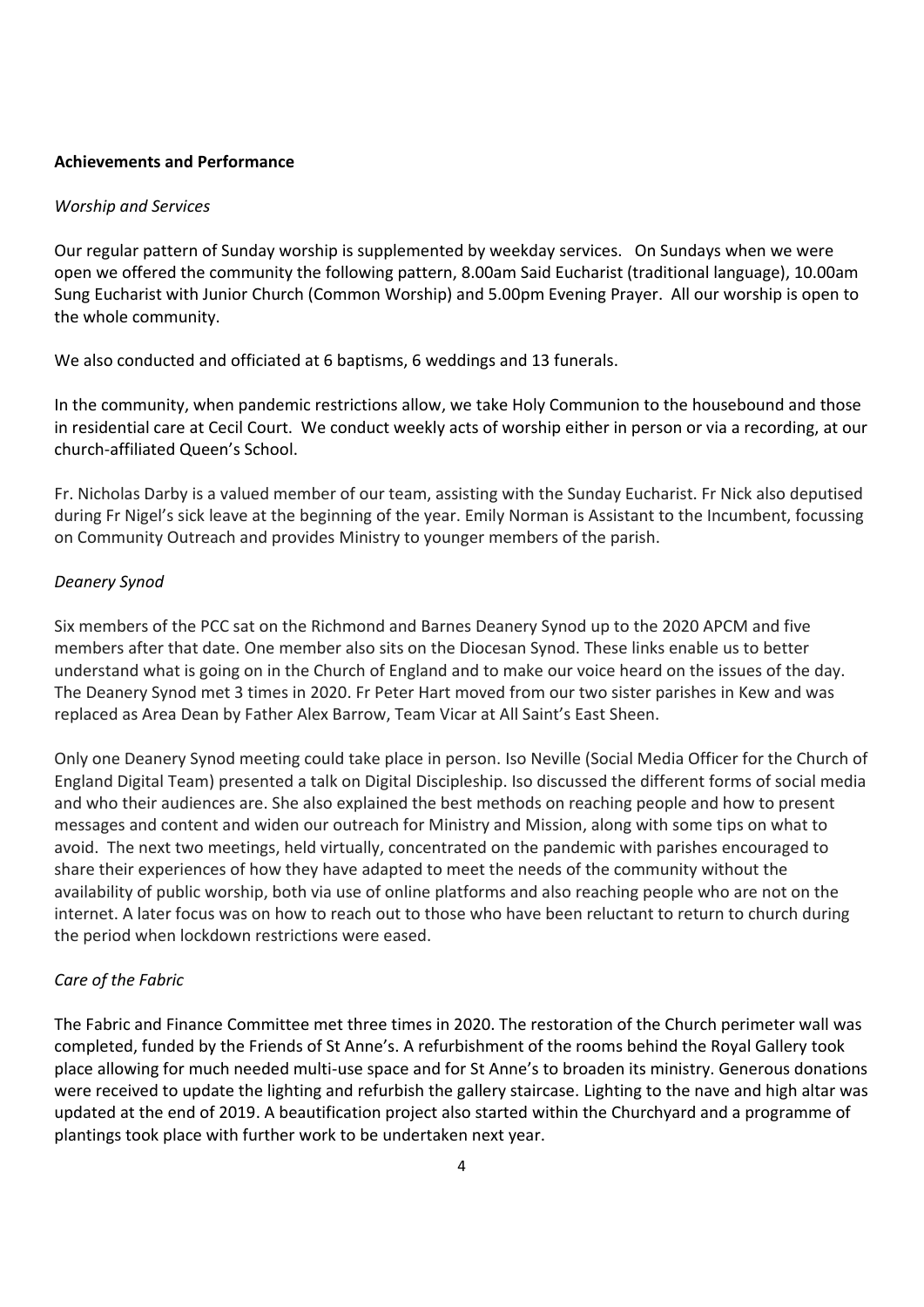We are committed to working to mitigate the effects of climate change by working towards becoming an Eco Church. The Church moved to sustainable supply for its energy needs. We ensure that all fabric and building repairs and developments result in a reduction of our carbon footprint.

# *Community Outreach*

Owing to the pandemic we were unable to serve teas on Summer Sunday afternoons in 2020. The pandemic also prevented our musical programme of Sunday afternoon concerts during the same period. After the first lockdown we were no longer able to provide space for a carer and toddler group, 'Little Angels' on Thursday mornings, nor allow local groups to rent the Church Hall or allow the hosting of charitable meetings or Christmas carol services.

Our Director of Music is Julian Kelly. The Church is normally used for regular concerts by such groups as the Kew Sinfonia, Faust Ensemble, Cantanti Camerati, the Ernest Read Symphony Orchestra, Eloquenza,and Maiastra, coordinated by our Director of Music who also arranges for soloists to accompany the choir on selected Sunday services.

St. Anne's is an active member of Churches Together in Kew, which groups the area's Christian churches into an ecumenical body. Due to the pandemic we were unable to host our usual "Vineyard lunches", which are lunches for homeless people, in our Church Hall as part of an initiative with other churches in the deanery.

# *Ministry and Mission*

The M&M Committee met twice in 2020 – on 13 January and 2 November. During the intervening months, owing to the pandemic, issues that would normally have been considered by the M&M Committee were covered at PCC meetings.

The first meeting of 2020 (before the pandemic hit the UK) was held in person and recorded a number of positives in the preceding year. Notable among them was the progress made with the St Anne's development plan – including: proposals for a revamped St Anne's website; plans for Everyday Faith sessions by, and among, the congregation; a new, two-room set-up for Junior Church, allowing sessions tailored to different age groups; and successful film and discussion evenings for young people. There was also positive reflection on the success of the Messiah and Crib Service during the previous Advent.

Looking to the future, the Committee considered 'Fresh Ideas' for exploring faith – including faith walks, retreats, pilgrimages and Lent study with Pilgrim courses and/or USPG. Ideas were also mooted for a party to thank those who delivered the successful 'Summer Teas' season in 2019. However, the Committee – already aware of the growing global concern around Covid-19 – acknowledge that any and all plans may be subject to change. The Committee also noted the issue of pastoral care – including parish visitors and help to attend Church – and committed to a fuller discussion on this at subsequent meetings.

The Committee returned to the theme of pastoral care at its next meeting on 2 November (a virtual meeting), by which time was acute – partly owing to the pandemic, and partly in the context of Father Nigel's planned retirement. A small working group was formed to explore solutions. Proposals were developed and submitted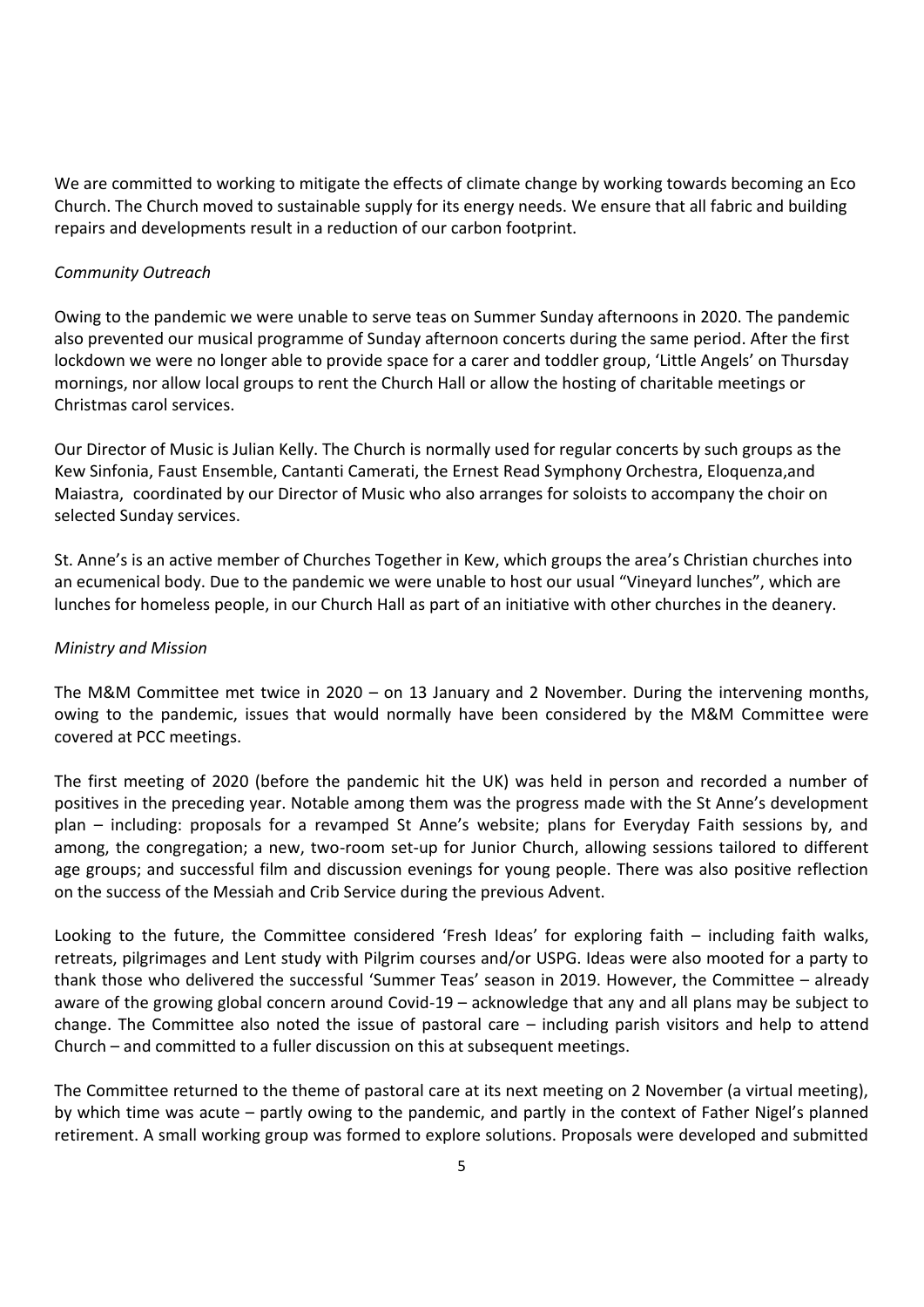to the PCC, and are now being taken forward under the leadership of the Church Wardens. The Committee also played a supporting role in plans for Christmas worship and addressing the shortfall in income likely to result from the lack of physical Church attendance at events, such as the Crib Service.

Despite the pandemic, there were many positive developments throughout the year. More progress was made on the St Anne's Development Plan – including a consultation that identified three priorities: visibility, connectedness and journeying. These priorities were very much in evidence in the way Junior Church continued in a variety of virtual ways – mainly thanks to the leadership and work of Emily Norman. During a challenging year the redesigned website was crucial to the connectedness of St Anne's. Thanks to the hard work of Adam Watson, the website became ever more important in maintaining connections with, and for, the congregation and community, publicising inventive initiatives for worship and education during the lockdowns/restricted periods.

Looking to the longer term, proposals were developed by Julian Kelly to support the St Anne's choral tradition – including choral scholarships. The M&M Committee, and the wider PCC, also spent a significant amount of time considering St Anne's charitable giving for the next three years – supported by the work of Tina Ruygrok in researching and evaluating all proposed charities, for which the M&M Committee is very grateful. The chosen charities are Kew Neighbourhood Association, Dose of Nature, Age UK Richmond, Winston's Wish and United Society Partners in the Gospel.

# *Education*

"Junior Church" (JC) is provided every Sunday morning, except in August, with parents leading an educational session, involving crafts, related to the liturgy of the day. Under the leadership of two qualified teachers we continue to have a fine group of volunteers leading JC who bring a variety of talents to their sessions. Children come each week and are able to experience an exciting interpretation of the scriptures and take part in creative activities. Safeguarding participants of JC remains paramount. Our Junior Choir also sing each month during our sung Eucharist. Our ability to host Junior Church was affected by the pandemic with it only being offered in the months before the first lockdown and during some weeks towards the end of the year.

In 2020, we began the year with our expanded Junior Church groups - enabling provision to be targeted at different age groups and ensuring we engaged our older children. We also continued to see growth in our Film Club. With the arrival of lockdown, we quickly adapted our work to provide a weekly online worship video, which many families contributed too. Children really enjoyed seeing themselves on film and on average 25 families would access this. We also provided a separate space for our older children to come together and talk, play games and learn about famous Christians who set an example through their lives, and a coffee hangout for parents.

One off collaborative activities proved very popular, and the sharing of Easter eggs around Kew reached over 30 families. We also had over 40 children involved in our 'Letters for Creation' quilt, which is now displayed in our parish rooms, alongside a video made by our older group describing their hopes for the future of our planet. We ended the year with a very special Christingle service for our families, and two very special videos for our congregation: a nativity, told scene by scene by our children (and sometimes their parents, too) and a beautiful version of Silent Night.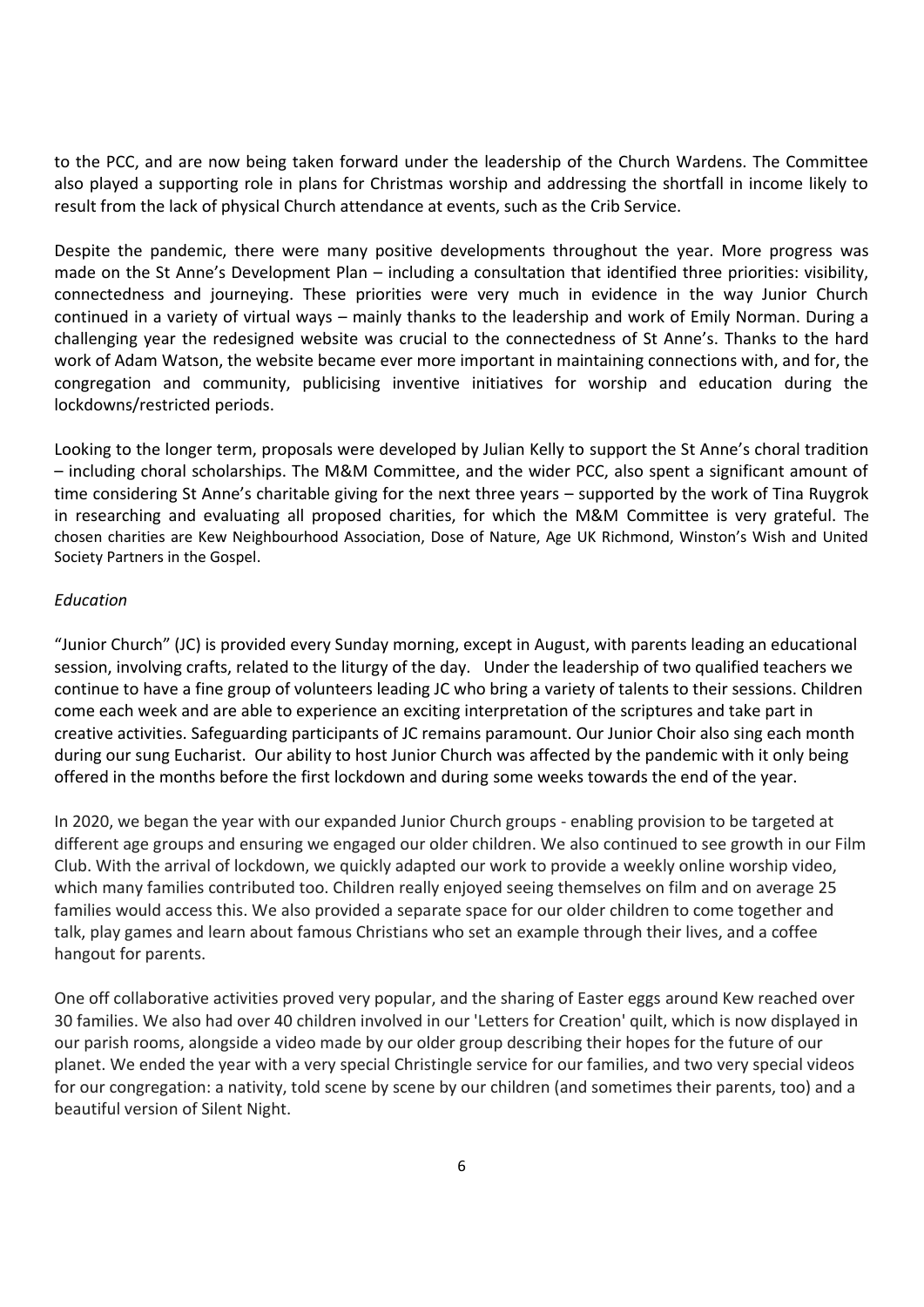Whilst the year presented many challenges, it has been encouraging to see that we have retained a strong core of families and been able to connect with an increasing number of families through our different projects.

# *Charities*

As trustees, our primary obligation is to fund St. Anne's and its direct activities. However, recognising our need to assist the wider church in 2015 the Parochial Church Council decided to give to mission 5% of our donated income. For 2020 this resulted in a commitment of £11,500 (2019 £11,200) distributed as shown in note 3(a) of the accounts. Other donations made in the year are shown in the same note.

Additionally, members of the congregations raised £3,450 for Christian Aid. This is less than previous years as there was no sponsored walk owing to the pandemic. However, we are grateful for the sum raised during these difficult circumstances.

#### **Financial Review**

The receipts and expenditure for the year 2020 are set out in the financial statements, allocated to unrestricted and restricted funds. One category of expenditure, refurbishing the Royal Gallery ante rooms, impacts both funds. This project was already underway at the start of the pandemic, following lengthy planning. Part (about £25,000) was funded from donations given in 2018 and 2020 specifically for that purpose (and held in a restricted fund) and the rest (about £50,000) was funded from an unrestricted repairs fund built up in prior years. The commentary below addresses the other income and expenditure of the year.

The **unrestricted funds** show the flow of income and expenditure related to the general activities of the church. The income is dominated by planned donations from many individuals of almost £199,000. Naturally as donors die or move away this income reduces unless it is replaced as we welcome new members of the congregation. An appeal in Lent 2020 invited everyone to review the level of their regular giving, but this was interrupted by the pandemic. As the disruption carried on through the summer and autumn, two features of the overall income became clear: on the one hand, regular committed donations remained rock steady, but on the other, sources of income which rely on people being able to meet together (for example teas, rent, collections at carol services) inevitably suffered, declining overall by about £29,000 compared with 2019. A special Christmas appeal to the congregation was launched in early December and raised over £21,000 (including Gift Aid). This was a very encouraging response in a difficult year.

Grants of £15,509 were received under the Listed Places of Worship Scheme, administered by the Department for Culture Media and Sport (DCMS). These grants match the VAT incurred on certain costs in 2020 relating to the fabric of the building (£13,356 related to the Royal Gallery project).

Overall, expenditure for the year can be divided into three broad categories, as follows:

38% was spent on the ministry costs of this parish (Fr Nigel, Fr Nick and Emily Norman) and its share of wider church responsibilities,

33% on funding part of the costs of other parishes in the diocese combined with charitable donations, and 29% on regular running expenses.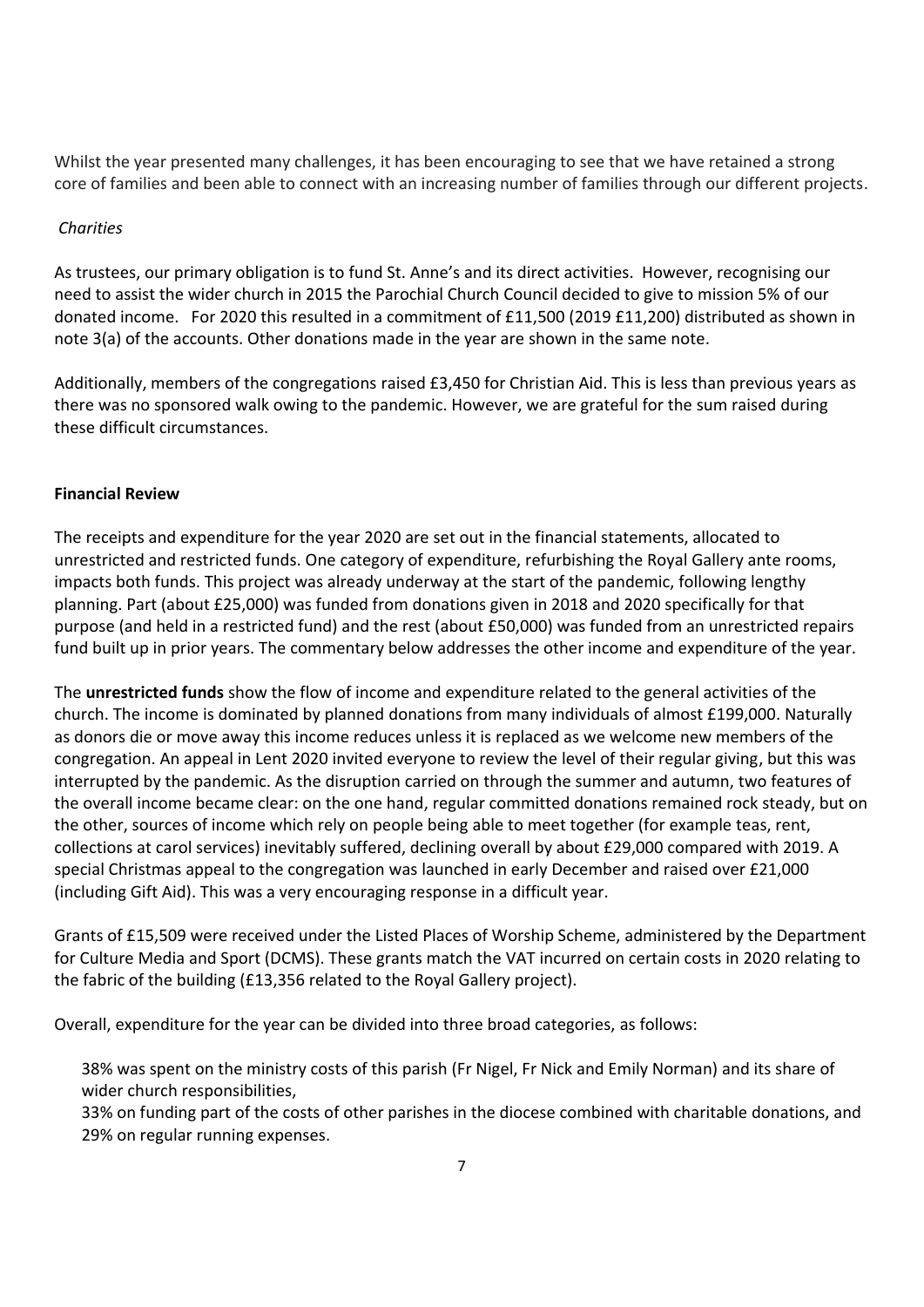The parish makes a payment each year to the Diocese of Southwark's Parish Support Fund. The diocese pays the stipend and housing costs of our priest and also provides central support services such as child safeguarding and ordinands' training. The amount committed to Southwark is at the discretion of the PCC, based on the principle of informed generosity. For 2020 the PCC decided to give £144,310 (2019 £141,480). The commitment made for 2021 is £142,943. This will not only pay for the benefits which this parish receives from the diocese, but will also contribute 80% of the costs of another parish in the diocese less well able to fund itself.

Donations to charities in support of this church's mission were £13,200 (£12,900 in 2019), including the commitment to donate 5%, £11,500, of donated income.

The other £68,632 of total unrestricted expenditure during the year was spent on delivering services, running St Anne's and regular maintenance of the building and its surroundings. More detail is given in note 3 to the accounts.

At the end of the year unrestricted funds had decreased to £133,808 (2019 £173,571).

The **restricted funds** reduced overall by £13,558. These funds represent sums given for specific purposes.

At the start of 2020 the Fabric Fund held donations, £22,549, received in 2018 as contributions to the cost of refurbishing the Royal Gallery ante rooms for pastoral and choir activities. This was all spent during 2020. The final stage of this project is to display some of the church's historic artefacts on the walls. This will be completed in 2021, funded by donations received during 2020 and held at the year end (£7,500). The Fabric Fund is also the conduit for the Friends of St Anne's generous underwriting of the costs of repairing the churchyard wall – £ 28,666 in 2020, following their donation of £33,883 in 2019.

Generous donations from patrons specifically support music at St Anne's. The Music Fund also reflects income from musical events and the cost of special musical enhancements to the major services.

Movements in the other restricted funds are shown in the financial statements.

# **Reserves policy**

The unrestricted funds have two elements: designated funds set aside for specific purposes and free reserves. At the end of 2020 a designated fund for major repairs amounted to £44,000, having contributed £50,000 to the Royal Gallery project. In addition, £10,000 has been set aside for costs associated with a change of incumbent, so that total designated funds are £54,000. This leaves free reserves at the end of 2020 of just under £80,000. This is in line with the amount the PCC considers necessary.

The PCC reviewed its reserves policy in March 2021. It decided that unrestricted reserves of £80,000 would be sufficient to enable it to cover in the short term (1 to 2 years) a major loss of income and unexpected operational costs. Careful monitoring of the on-going position will enable the church to address shortfalls extending over a longer period by undertaking specific fundraising and reconsidering the financial commitments.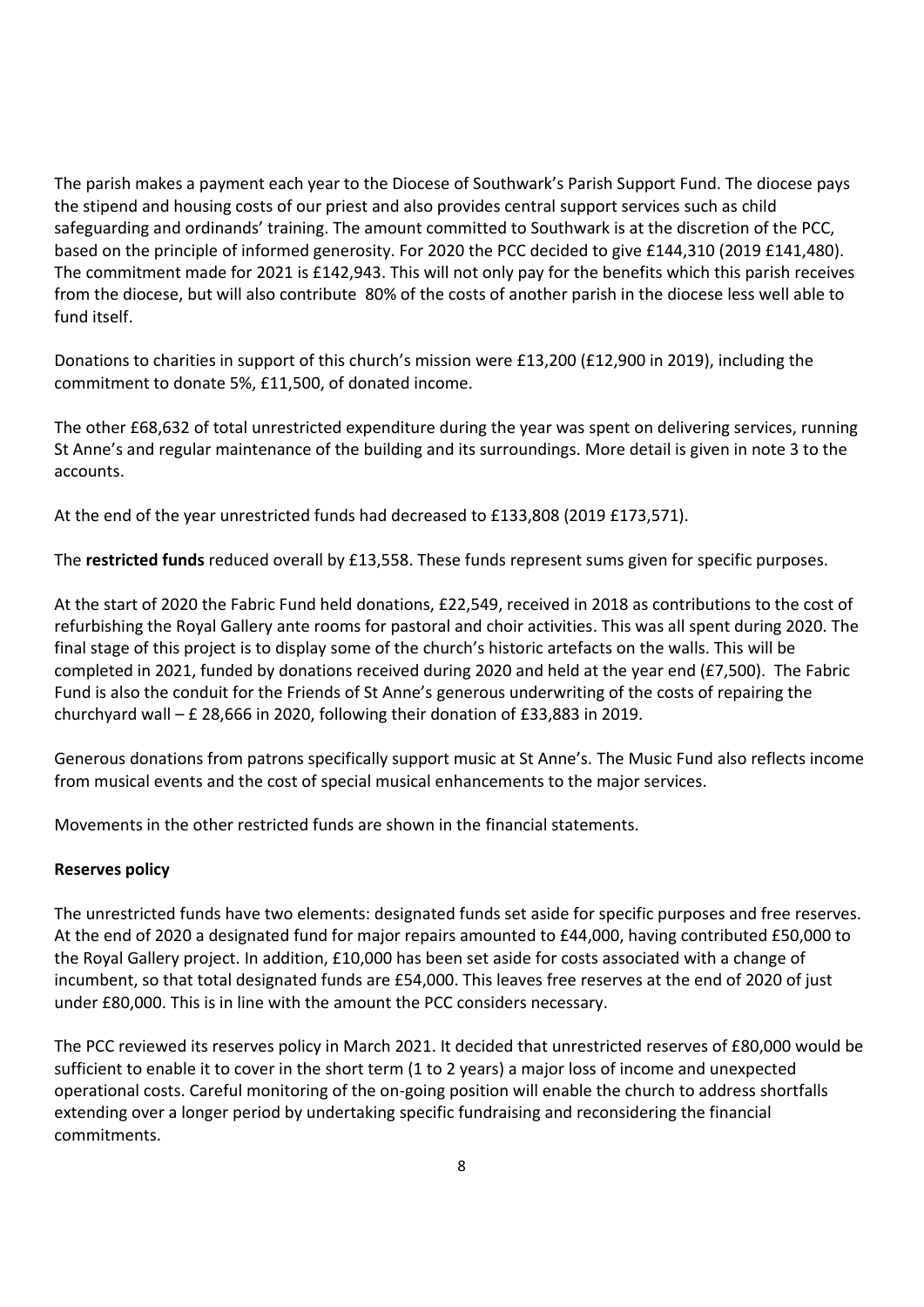#### Structure, governance & management

PCC members who served from 1<sup>st</sup> January 2019 until the date this report was approved are:

| Incumbent                             | The Revd Nigel J Worn                                                               |                              | Chair                                                 |                                                    |  |
|---------------------------------------|-------------------------------------------------------------------------------------|------------------------------|-------------------------------------------------------|----------------------------------------------------|--|
| Churchwardens                         | <b>Bill Cottle</b>                                                                  |                              | Churchwarden from April 2017 and Vice Chair from 2019 |                                                    |  |
| Cate Lyon                             |                                                                                     | Churchwarden from April 2019 |                                                       |                                                    |  |
| Representatives on the Deanery Synod: |                                                                                     |                              |                                                       |                                                    |  |
|                                       | Vishan de Mel until 2020                                                            |                              | Bob Skeat until 2020                                  |                                                    |  |
|                                       | Uta Thompson until 2020                                                             |                              | Cate Lyon until 2020                                  |                                                    |  |
|                                       | Isobel Moses until 2020                                                             |                              | Jane Willott until 2023                               |                                                    |  |
|                                       | Chris Handley until 2023                                                            |                              |                                                       | Marian Mollett (also member of the Diocesan Synod) |  |
|                                       | Jane Hayman until 2023                                                              |                              |                                                       |                                                    |  |
| <b>Elected Members:</b>               |                                                                                     |                              |                                                       |                                                    |  |
| <b>Until 2020</b>                     |                                                                                     | <b>Until 2022</b>            |                                                       | <b>Until 2023</b>                                  |  |
| <b>Eley Hutchinson</b>                |                                                                                     | Nicola Baldwin               |                                                       | Molly Hawn                                         |  |
| Danielle Ramrekar-Singh               |                                                                                     | Claire Hammond-Tse           |                                                       | Kate Higham                                        |  |
| <b>Chloe Sadler</b>                   |                                                                                     | <b>Lorraine Neale</b>        |                                                       | <b>Bridget Miller</b>                              |  |
| Peter Watson                          |                                                                                     | Linda Tillman                |                                                       | John Mortley                                       |  |
| <b>Vivienne Williams</b>              |                                                                                     |                              |                                                       | Peter Ruygrok                                      |  |
|                                       |                                                                                     | <b>Until 2023</b>            |                                                       | Sam Walter Santhosam                               |  |
| <b>Until 2021</b>                     |                                                                                     | Inigo Bellingham             |                                                       | <b>Mark Thomas</b>                                 |  |
| Janine Farrance                       |                                                                                     | <b>Marcus Dowding</b>        |                                                       |                                                    |  |
|                                       | The following officers were elected at the PCC meeting held on 27th September 2020: |                              |                                                       |                                                    |  |
| Vice Chair                            | <b>Bill Cottle</b>                                                                  |                              |                                                       |                                                    |  |
| Treasurer                             |                                                                                     | Michaela Brug                |                                                       |                                                    |  |

**Paul Davies** Secretary **Electoral Roll Officer Margaret Handley** Standing Committee Fr Nigel Worn, Bill Cottle, Cate Lyon, Michaela Brug, and John Mortley.

During the year the PCC has held four regular meetings and two special meetings. All members of the PCC belong to either the Ministry and Mission team or the Fabric and Finance team. These teams also meet. The PCC has focused on the need for us to develop our mission to the wider church and on how we can improve our commitment to our mission via increased fundraising. Agendas and Minutes of the PCC meetings are posted at the back of the church. Minutes or notes of meetings of Teams and Committees are available from the PCC secretary.

# **Volunteers**

We would like to thank all our volunteers, who are literally too numerous to name individually. In particular, the Treasurer and Secretary, the Chairs of Fabric & Finance, Ministry and Mission Committees and the Safeguarding Officers. We would like to thank our paid Administrator and Director of Music for their exemplary service to St Anne's and our community. Behind all those is a vast team of sidesmen, servers, cleaners, flower arrangers, coffee makers, bell ringers, churchyard volunteers and the people who are always around doing what needs to be done without being asked. And a special thank you to our fine choir. Approved by the PCC on 28 March 2021 and signed on their behalf by the Reverend Nigel J. Worn (PCC Chairman)

NigelJ. Won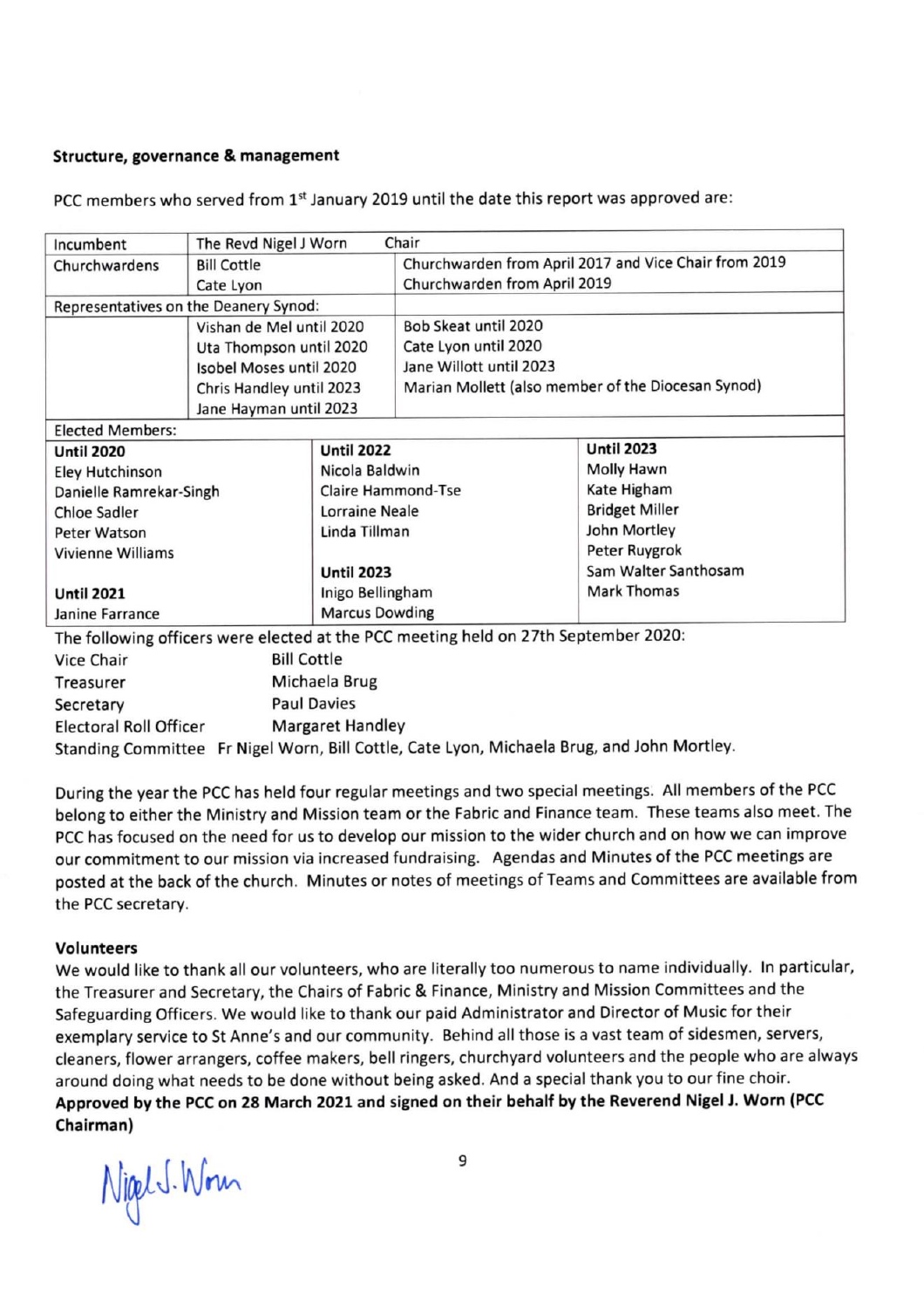# **PAROCHIAL CHURCH COUNCIL OF ST. ANNE, KEW STATEMENT OF FINANCIAL ACTIVITIES For the year ended 31st December 2020**

|                                                                                  | <b>Note</b> | <b>Unrestricted</b><br><b>Funds</b><br>£ | <b>Restricted</b><br><b>Funds</b><br>£ | <b>TOTAL FUNDS</b><br>2020<br>£ | 2019<br>£ |
|----------------------------------------------------------------------------------|-------------|------------------------------------------|----------------------------------------|---------------------------------|-----------|
| <b>INCOMING RESOURCES</b>                                                        |             |                                          |                                        |                                 |           |
| Incoming resources from donors                                                   | 2(a)        | 230,510                                  | 36,720                                 | 267,230                         | 274,947   |
| Other voluntary incoming resources                                               | 2(b)        | 15,509                                   | 7,000                                  | 22,509                          | 6,889     |
| Incoming resources from operating activities<br>to further the Council's objects | 2(c)        | 12,943                                   | 0                                      | 12,943                          | 23,170    |
| to generate funds                                                                | 2(d)        | 474                                      | 601                                    | 1,075                           | 26,093    |
| Income from investments                                                          | 2(e)        | 23                                       | 26                                     | 49                              | 114       |
| <b>TOTAL INCOMING RESOURCES</b>                                                  |             | 259,459                                  | 44,347                                 | 303,806                         | 331,213   |
| <b>RESOURCES EXPENDED</b>                                                        |             |                                          |                                        |                                 |           |
| Grants                                                                           | 3(a)        | 13,200                                   | 0                                      | 13,200                          | 15,068    |
| Activities directly relating to the work of the church                           | 3(b)        | 265,858                                  | 55,698                                 | 321,556                         | 276,911   |
| Church management and administration                                             | 3(c)        | 20,164                                   | $\mathbf 0$                            | 20,164                          | 21,331    |
| Costs of generating funds                                                        | 3(d)        | 0                                        | 2,207                                  | 2,207                           | 19,817    |
| <b>TOTAL RESOURCES USED</b>                                                      |             | 299,222                                  | 57,905                                 | 357,127                         | 333,127   |
| NET INCOMING / (OUTGOING) RESOURCES                                              |             | (39, 763)                                | (13, 558)                              | (53, 321)                       | (1, 914)  |
| FUNDS BROUGHT FORWARD AT<br>1st JANUARY 2020 (2019)                              |             | 173,571                                  | 70,611                                 | 244,182                         | 246,096   |
| <b>FUNDS CARRIED FORWARD AT</b><br>31st DECEMBER 2020 (2019)                     |             | 133,808                                  | 57,053                                 | 190,861                         | 244,182   |

The notes on pages 13 to 21 form part of these accounts.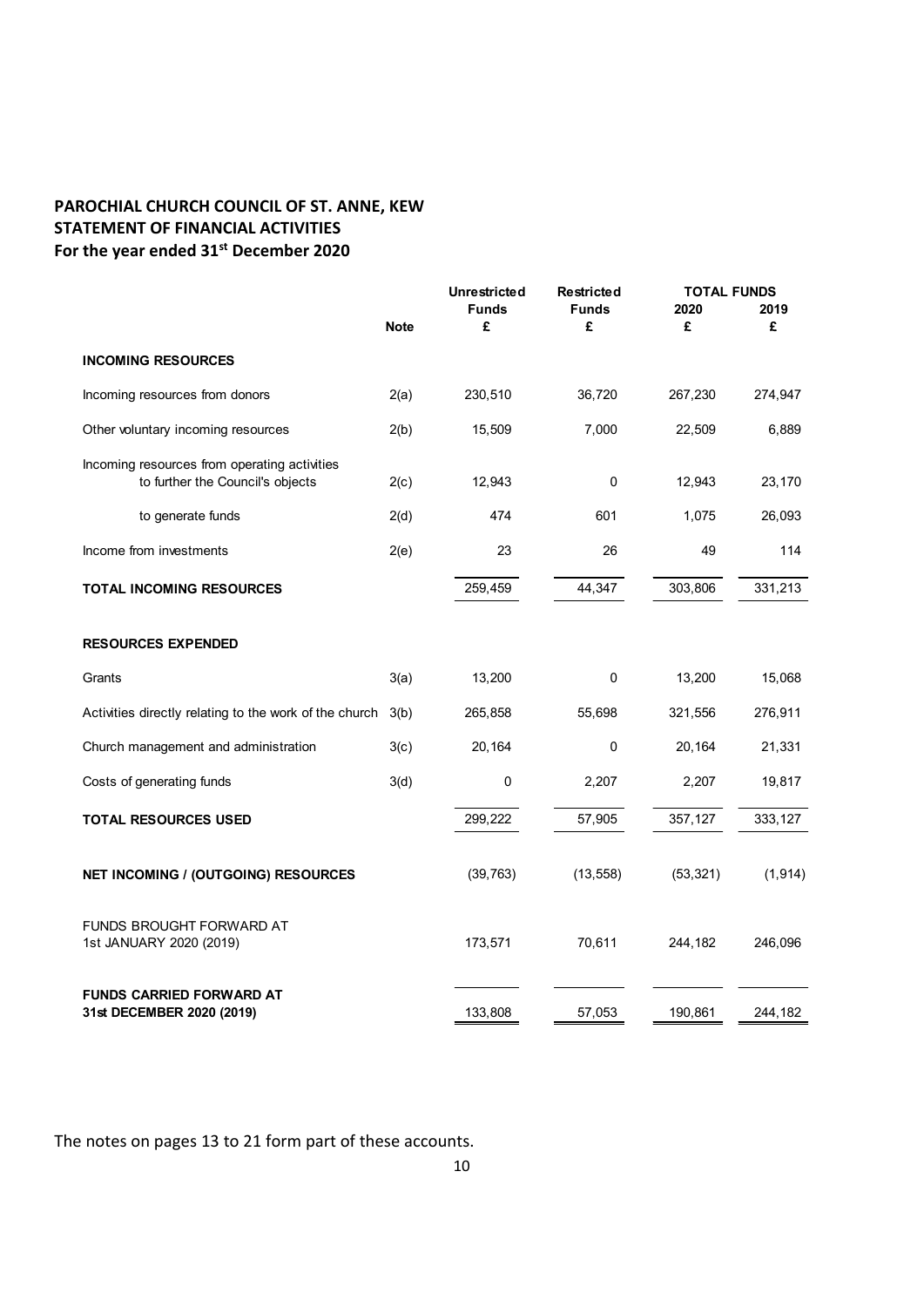# STATEMENT OF FINANCIAL ACTIVITIES For the Year Ended 31st December 2020

|                                                            | <b>Note</b> | 2020      | 2019      |
|------------------------------------------------------------|-------------|-----------|-----------|
|                                                            |             | £         | £         |
| <b>CURRENT ASSETS</b>                                      |             |           |           |
| <b>Debtors</b>                                             | 5           | 30,404    | 10,935    |
| Cash at bank                                               |             | 178,856   | 253,709   |
|                                                            |             | 209,260   | 264,644   |
| <b>LIABILITIES: AMOUNTS FALLING</b><br>DUE WITHIN ONE YEAR | 6           | (18, 399) | (20, 462) |
| <b>NET ASSETS</b>                                          |             | 190,861   | 244,182   |
|                                                            |             |           |           |
| <b>FUNDS</b>                                               | 7           |           |           |
| Unrestricted                                               |             | 133,808   | 173,571   |
| Restricted                                                 | 8           | 57,053    | 70,611    |
|                                                            |             |           |           |
|                                                            |             | 190,861   | 244,182   |

Approved by the Parochial Church Council on 28 March 2020 and signed on their behalf by

Nigel J. Wonn

The Reverend Nigel J Worn Chairman

The notes on pages 13 to 21 form part of these accounts.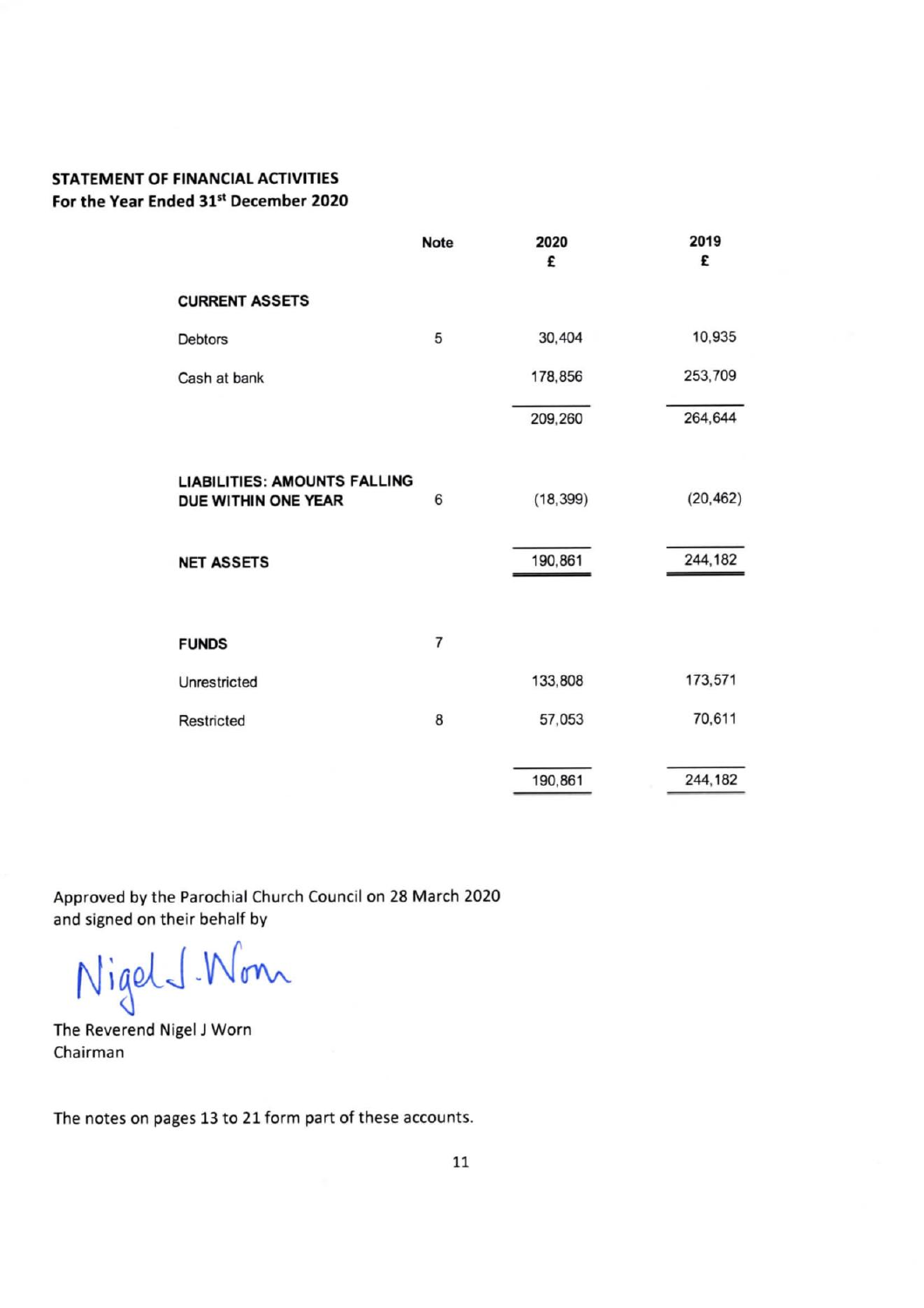# INDEPENDENT EXAMINER'S REPORT TO THE TRUSTEES OF THE PARISH CHURCH OF ST ANNE, KEW (Charity no 1129136) ON THE ACCOUNTS FOR THE YEAR ENDED 31 DECEMBER 2020 SET OUT ON PAGES 10 TO 21

I report to the trustees on my examination of the accounts of the Parish Church of St Anne, Kew for the year ended 31<sup>st</sup> December 2020.

# **Responsibilities and basis of report**

As the charity's trustees, you are responsible for the preparation of the accounts in accordance with the requirements of the Charities Act 2011 ("the Act").

I report in respect of my examination of the Trust's accounts carried out under section 145 of the 2011 Act and in carrying out my examination, I have followed all the applicable Directions given by the Charity Commission under section 145(5)(b) of the Act.

# Independent examiner's statement

The charity's gross income exceeded £250,000 and I am qualified to undertake the examination by being a qualified member of the Chartered Institute of Management Accountants.

I have completed my examination. I confirm that no material matters have come to my attention in connection with the examination which gives me cause to believe that in, any material respect:

- the accounting records were not kept in accordance with section 130 of the Charities Act; or  $\bullet$
- the accounts did not accord with the accounting records; or  $\bullet$
- the accounts did not comply with the applicable requirements concerning the form and content of  $\bullet$ accounts set out in the Charities (Accounts and Reports) Regulations 2008 other than any requirement that the accounts give a 'true and fair' view which is not a matter considered as part of an independent examination.

I have no concerns and have come across no other matters in connection with the examination to which attention should be drawn in this report in order to enable a proper understanding of the accounts to be reached.

David. E. Tyrrall

David E Tyrrall, Fellow of the Chartered Institute of Management Accountants Flat 5, Melsan Court, 13 Park Road, Swanage, Dorset, BH 19 2AA 28 March 2021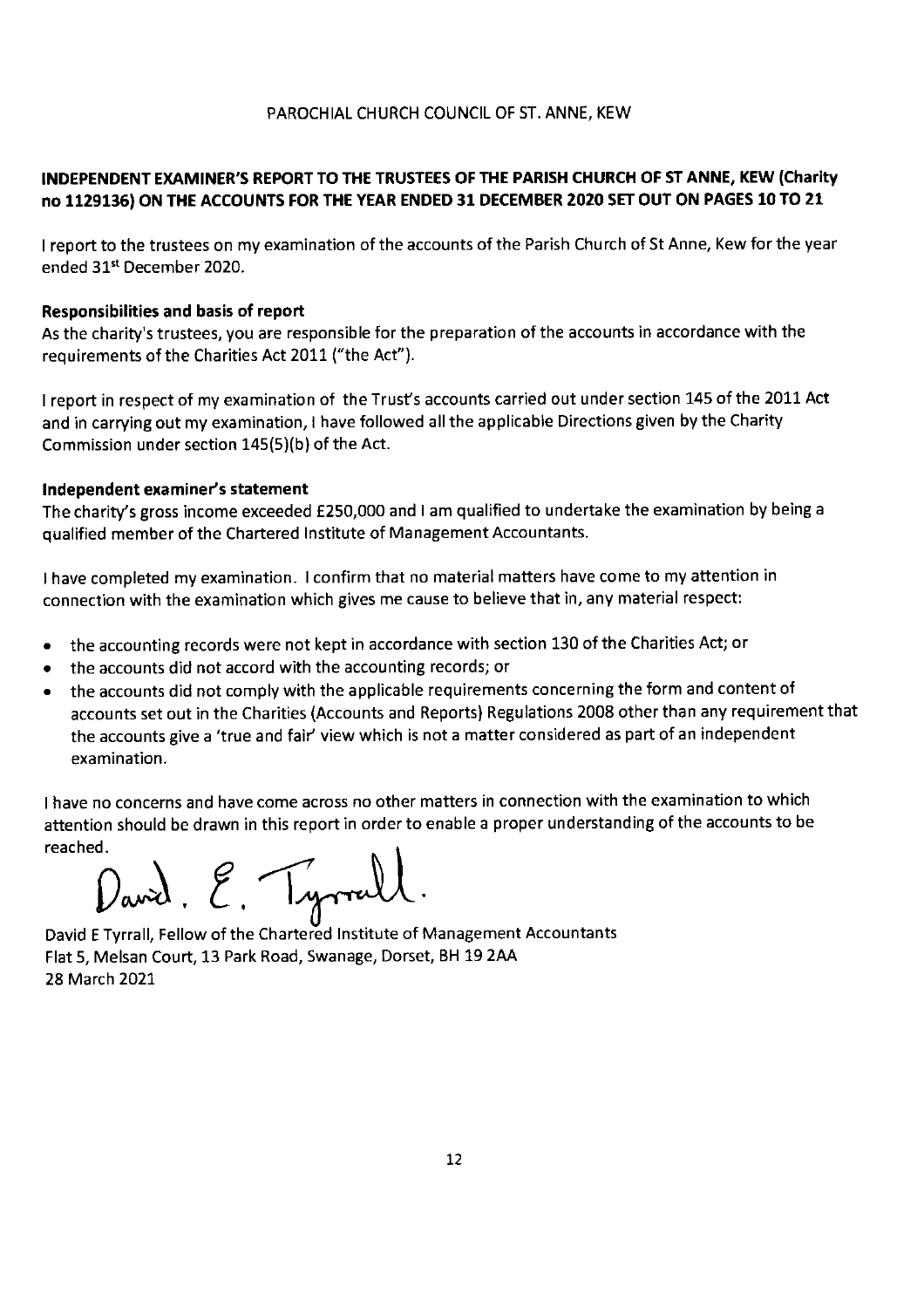# **Notes to the Financial Statements For the year ended 31 December 2020**

#### **1 Accounting Policies**

The financial statements have been prepared in accordance with the Church Accounting Regulations 2006 together with applicable accounting standards and the SORP (FRSSE) 2015.

The financial statements have been prepared under the historical cost convention. The financial statements include all transactions, assets and liabilities for which the PCC is responsible in law. They do not include the accounts of church groups that owe their main affiliation to another body, nor those that are informal gatherings of church members.

# **Funds**

*Restricted funds* represent (a) income from trusts or endowments which may be expended only on those restricted objects provided in the terms of the trust or bequest, and (b) donations or grants received for a specific object for which they were given. Any balance remaining unspent at the end of each year must be carried forward as a balance on that fund.

*Unrestricted funds* are general funds which can be used for PCC ordinary purposes. Funds designated for a particular purpose by the PCC are also unrestricted.

#### **Incoming Resources**

#### *Voluntary income and capital sources*

Planned giving, collections and donations are recognised when received. Tax refunds are recognised when the incoming resource to which they relate is received. Grants and legacies are accounted for when receipt is probable. Dividends are accounted for when received. Interest is accrued. All other income is recognised when it is receivable.

Amounts received specifically as mission are dealt with as restricted funds.

All incoming resources are accounted for gross.

#### *Other ordinary income*

Rental income from the letting of church premises is recognised when the rental is due.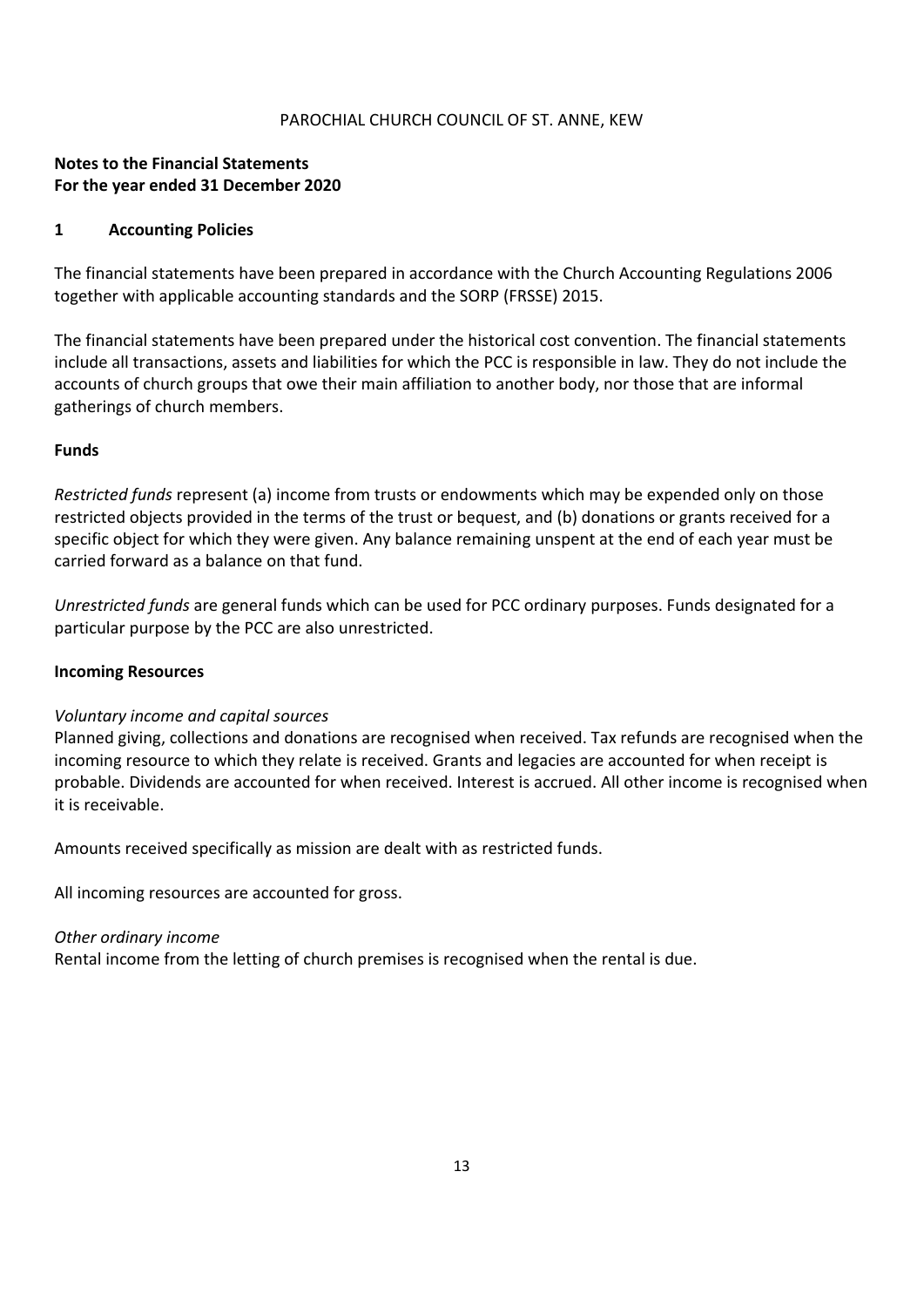# **Notes to the Financial Statements For the year ended 31 December 2020**

#### **1 Accounting policies continued**

#### **Resources used**

#### *Grants*

Grants and donations are accounted for when paid over, or when awarded, if that award creates a binding or constructive obligation on the PCC.

# *Activities directly relating to the work of the Church*

The PCC's commitment to the Diocese of Southwark's Parish Support fund is accounted for when due. All other expenditure is generally recognized when it is incurred and is accounted for gross.

# **Fixed assets**

# *Consecrated land/buildings and equipment and movable church furnishings*

Consecrated and benefice property is excluded from the accounts in accordance with section 10(2) of the Charities Act 2011.

No value is placed on moveable church furnishings. Such moveable church furnishings held by the vicar and churchwardens on special trust for the PCC, and which require a faculty for disposal, are inalienable property, listed in the church's inventory, which can be inspected at any reasonable time. All expenditure incurred during the year on consecrated or benefice buildings and equipment, and movable church furnishings, whether maintenance or improvement, is written off when incurred.

# *Tangible fixed assets for use by the PCC*

Tangible fixed assets for use by the PCC are capitalised if they can be used for more than one year and cost at least £10,000. They are valued at cost net of any donations specifically given to fund the asset and are written off over an appropriate period. The existing fixed assets held by the PCC have all been written down to zero under this policy, hence no fixed assets are shown in this year's balance sheet.

#### **Current assets**

Amounts owing to the PCC at 31 December in respect of fees, rents or other income are shown as debtors less provision for amounts that may prove uncollectable. This includes income tax recoverable in 2021 on gift aided donations received in 2020.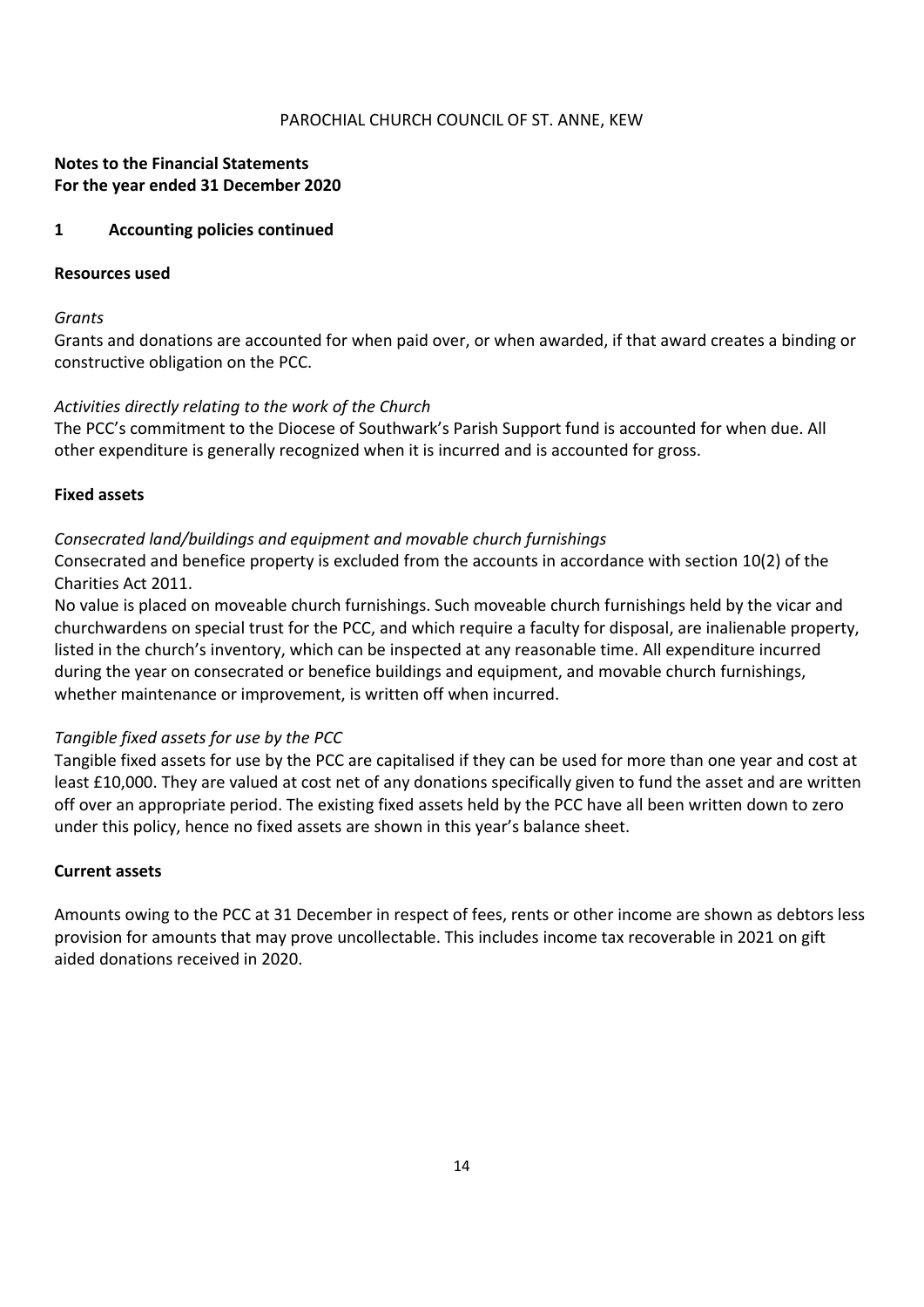# **Notes to the Financial Statements For the year ended 31 December 2020**

| $\mathbf 2$ | <b>INCOMING RESOURCES</b>                                            | <b>Unrestricted</b> | Restricted        | <b>TOTAL FUNDS</b> |           |  |
|-------------|----------------------------------------------------------------------|---------------------|-------------------|--------------------|-----------|--|
|             |                                                                      | <b>Funds</b><br>£   | <b>Funds</b><br>£ | 2020<br>£          | 2019<br>£ |  |
| 2(a)        | Incoming resources from donors                                       |                     |                   |                    |           |  |
|             | Planned giving:                                                      |                     |                   |                    |           |  |
|             | Gift Aid donations                                                   | 156,600             | 0                 | 156,600            | 162,449   |  |
|             | Tax recoverable                                                      | 40,458              | 1,303             | 41,761             | 44,611    |  |
|             | Other                                                                | 1,638               | 0                 | 1,638              | 1,884     |  |
|             | Open collections                                                     | 1,711               | 0                 | 1,711              | 6,420     |  |
|             | Christmas Appeal including Gift Aid                                  | 21,269              | 0                 | 21,269             | 0         |  |
|             | Other donations                                                      | 8,834               | 35,417            | 44,251             | 59,583    |  |
|             |                                                                      | 230,510             | 36,720            | 267,230            | 274,947   |  |
| 2(b)        | Other voluntary incoming resources                                   |                     |                   |                    |           |  |
|             |                                                                      |                     |                   |                    |           |  |
|             | Legacies - Myra Hadrys, Ethel Owens                                  | 0                   | 7,000             | 7,000              | 0         |  |
|             | Grant - Listed Places of Worship Scheme                              | 15,509              | 0                 | 15,509             | 6,889     |  |
|             |                                                                      | 15,509              | 7,000             | 22,509             | 6,889     |  |
| 2(c)        | Income from operating activities<br>to further the Council's objects |                     |                   |                    |           |  |
|             | Wedding fees                                                         | 3,547               | 0                 | 3,547              | 4,520     |  |
|             | Flowers                                                              | 1,140               | 0                 | 1,140              | 2,040     |  |
|             | Funeral fees                                                         | 3,022               | 0                 | 3,022              | 3,063     |  |
|             | Church and hall letting                                              | 5,234               | 0                 | 5,234              | 13,547    |  |
|             |                                                                      | 12,943              | $\overline{0}$    | 12,943             | 23,170    |  |
| 2(d)        | Income from operating activities<br>to generate funds                |                     |                   |                    |           |  |
|             | Fund raising events                                                  | 0                   | 0                 | 0                  | 608       |  |
|             | Sale of teas                                                         | 0                   | 0                 | 0                  | 7,768     |  |
|             | Sunday tea/coffee                                                    | 474                 | 0                 | 474                | 1,843     |  |
|             | Musical events                                                       | 0                   | 601               | 601                | 15,874    |  |
|             |                                                                      | 474                 | 601               | 1,075              | 26,093    |  |
| 2(e)        | Income from investments                                              |                     |                   |                    |           |  |
|             |                                                                      |                     |                   |                    |           |  |
|             | <b>Bank interest</b>                                                 | 23                  | 26                | 49                 | 114       |  |
|             |                                                                      | 23                  | 26                | 49                 | 114       |  |
|             | <b>TOTAL INCOMING RESOURCES</b>                                      | 259,459             | 44,347            | 303,806            | 331,213   |  |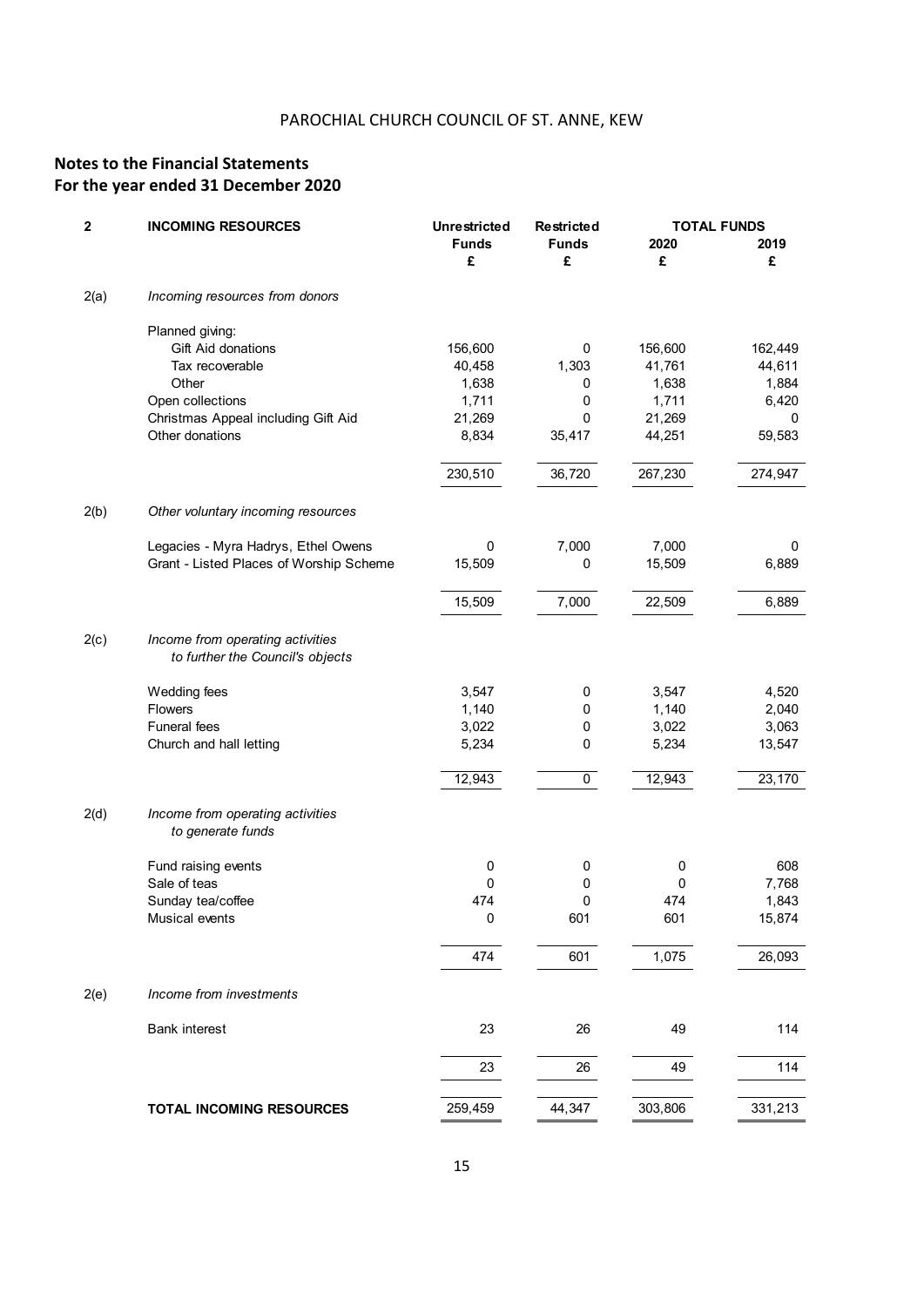# **Notes to the Financial Statements For the year ended 31 December 2020 COMPARATIVE FIGURES FOR 2019**

| 2    | <b>INCOMING RESOURCES</b>                                            | <b>Unrestricted</b> | Restricted        |           | <b>TOTAL FUNDS</b> |
|------|----------------------------------------------------------------------|---------------------|-------------------|-----------|--------------------|
|      |                                                                      | <b>Funds</b><br>£   | <b>Funds</b><br>£ | 2019<br>£ | 2018<br>£          |
| 2(a) | Incoming resources from donors                                       |                     |                   |           |                    |
|      | Planned giving:                                                      |                     |                   |           |                    |
|      | Gift Aid and covenants                                               | 162,449             | 0                 | 162,449   | 172,590            |
|      | Income tax recoverable                                               | 40,777              | 3,834             | 44,611    | 50,478             |
|      | Uncovenanted                                                         | 1,884               | 0                 | 1,884     | 1,458              |
|      | Open collections                                                     | 4,511               | 1,909             | 6,420     | 8,765              |
|      | Sundry donations                                                     | 13,110              | 46,473            | 59,583    | 57,569             |
|      |                                                                      | 222,731             | 52,216            | 274,947   | 290,860            |
| 2(b) | Other voluntary incoming resources                                   |                     |                   |           |                    |
|      | Legacy - Jenny Roddam                                                | 0                   | 0                 | 0         | 5,000              |
|      | Grant - Listed Places of Worship Scheme                              | 4,744               | 2,145             | 6,889     | 29,824             |
|      |                                                                      | 4,744               | 2,145             | 6,889     | 34,824             |
| 2(c) | Income from operating activities<br>to further the Council's objects |                     |                   |           |                    |
|      | Wedding fees                                                         | 4,520               | 0                 | 4,520     | 4,662              |
|      | <b>Flowers</b>                                                       | 2,040               | 0                 | 2,040     | 2,344              |
|      | <b>Funeral fees</b>                                                  | 3,063               | 0                 | 3,063     | 4,529              |
|      | Church and hall letting                                              | 13,547              | 0                 | 13,547    | 12,637             |
|      |                                                                      | 23,170              | $\mathsf{O}$      | 23,170    | 24,172             |
| 2(d) | Income from operating activities<br>to generate funds                |                     |                   |           |                    |
|      | Fund raising events                                                  | 608                 | 0                 | 608       | 623                |
|      | Sale of teas                                                         | 7,768               | 0                 | 7,768     | 6,033              |
|      | Sale of books and DVDs                                               | 10                  | 0                 | 10        | 33                 |
|      | Sunday tea/coffee                                                    | 1,833               | 0                 | 1,833     | 2,047              |
|      | Musical events                                                       | 0                   | 15,874            | 15,874    | 8,588              |
|      |                                                                      | 10,219              | 15,874            | 26,093    | 17,324             |
| 2(e) | Income from investments                                              |                     |                   |           |                    |
|      | <b>Bank interest</b>                                                 | 56                  | 58                | 114       | 618                |
|      |                                                                      | 56                  | 58                | 114       | 618                |
|      | <b>TOTAL INCOMING RESOURCES</b>                                      | 260,920             | 70,293            | 331,213   | 367,798            |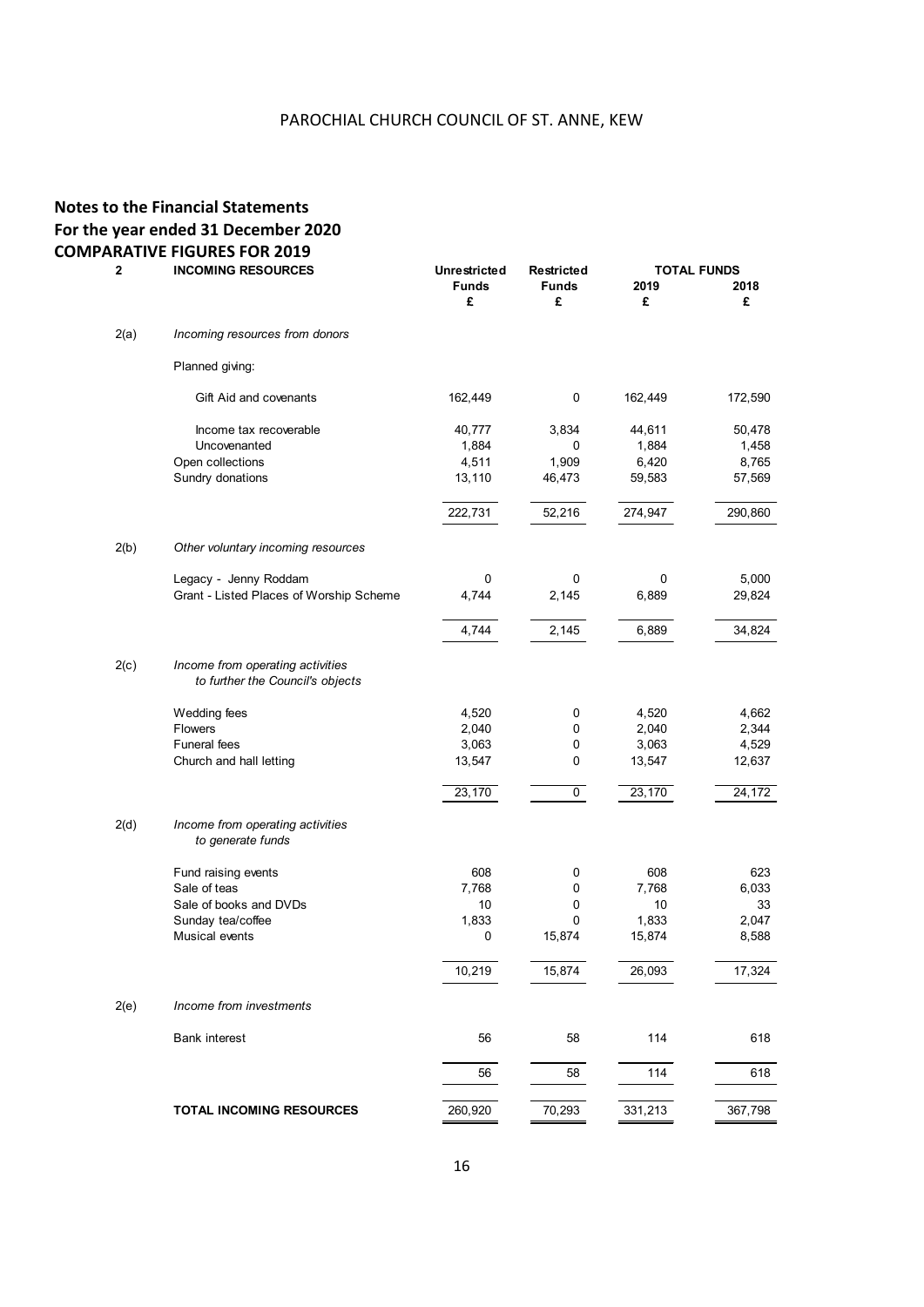# **Notes to the Financial Statements For the year ended 31 December 2020**

| 3    | <b>RESOURCES EXPENDED</b>   |                                                         | <b>Unrestricted</b> | <b>Restricted</b> | <b>TOTAL FUNDS</b> |         |
|------|-----------------------------|---------------------------------------------------------|---------------------|-------------------|--------------------|---------|
|      |                             |                                                         | <b>Funds</b>        | <b>Funds</b>      | 2020               | 2019    |
|      |                             |                                                         | £                   | £                 | £                  | £       |
| 3(a) | Grants:                     |                                                         |                     |                   |                    |         |
|      | <b>Bishop's Lent Appeal</b> |                                                         | 0                   | 0                 | 0                  | 1,029   |
|      |                             | Kew Neighbourhood Association/Secular charities         | 700                 | 0                 | 700                | 1,839   |
|      |                             | Mission Commitment (for 2019 see p17)                   |                     |                   |                    | 11,200  |
|      |                             | United Society Partners in the Gospel                   | 2,300               | 0                 | 2,300              | 0       |
|      |                             | Kew Neighbourhood Association                           | 2,300               | $\pmb{0}$         | 2,300              | 0       |
|      | Winston's Wish              |                                                         | 2,300               | 0                 | 2,300              | 0       |
|      | Dose of Nature              |                                                         | 2,300               | 0                 | 2,300              | 0       |
|      |                             | Age UK Richmond                                         | 2,300               | 0                 | 2,300              | 0       |
|      | The Queen's School          |                                                         | 500                 | 0                 | 500                | 500     |
|      |                             | <b>Richmond Welcare Trust</b>                           | 500                 | 0                 | 500                | 500     |
|      |                             |                                                         | 13,200              | 0                 | 13,200             | 15,068  |
| 3(b) |                             | Activities directly relating to the work of the church: |                     |                   |                    |         |
|      | Ministry:                   | Southwark parish support fund                           | 144,310             | 0                 | 144,310            | 141,480 |
|      |                             | Assistant clergy & clergy expenses                      | 9,958               | 0                 | 9,958              | 10,054  |
|      | Church:                     | Running expenses                                        | 21,430              | 0                 | 21,430             | 21,748  |
|      |                             | Maintenance                                             | 14,998              | 0                 | 14,998             | 14,038  |
|      |                             | Lighting                                                | 0                   | 0                 | 0                  | 9,140   |
|      |                             | Organ/piano repairs                                     | 0                   | 234               | 234                | 2,480   |
|      | Upkeep of services          |                                                         | 2,548               | 685               | 3,233              | 5,833   |
|      | <b>Royal Gallery</b>        |                                                         | 63,292              | 26,113            | 89,405             | 0       |
|      |                             | Churchyard wall/Fabric fund (see note 10)               | 0                   | 28,666            | 28,666             | 63,826  |
|      | Organists' fees             |                                                         | 8,667               | 0                 | 8,667              | 7,714   |
|      | Junior church               |                                                         | 655                 | 0                 | 655                | 598     |
|      |                             |                                                         | 265,858             | 55,698            | 321,556            | 276,911 |
| 3(c) |                             | Church management and administration:                   |                     |                   |                    |         |
|      |                             | Printing and stationery                                 | 2,847               | 0                 | 2,847              | 4,031   |
|      | Parish administrator        |                                                         | 16,998              | 0                 | 16,998             | 16,636  |
|      | <b>Bank charges</b>         |                                                         | 319                 | 0                 | 319                | 664     |
|      |                             |                                                         | 20,164              | 0                 | 20,164             | 21,331  |
| 3(d) |                             | Costs of generating funds:                              |                     |                   |                    |         |
|      |                             | Fetes and other events                                  | $\pmb{0}$           | 0                 | 0                  | 409     |
|      | Teas                        |                                                         | 0                   | 0                 | 0                  | 1,941   |
|      | Recitals, concerts          |                                                         | 0                   | 2,207             | 2,207              | 17,467  |
|      |                             |                                                         | $\mathbf 0$         | 2,207             | 2,207              | 19,817  |
|      |                             |                                                         |                     |                   |                    |         |
|      |                             | <b>TOTAL RESOURCES USED</b>                             | 299,222             | 57,905            | 357,127            | 333,127 |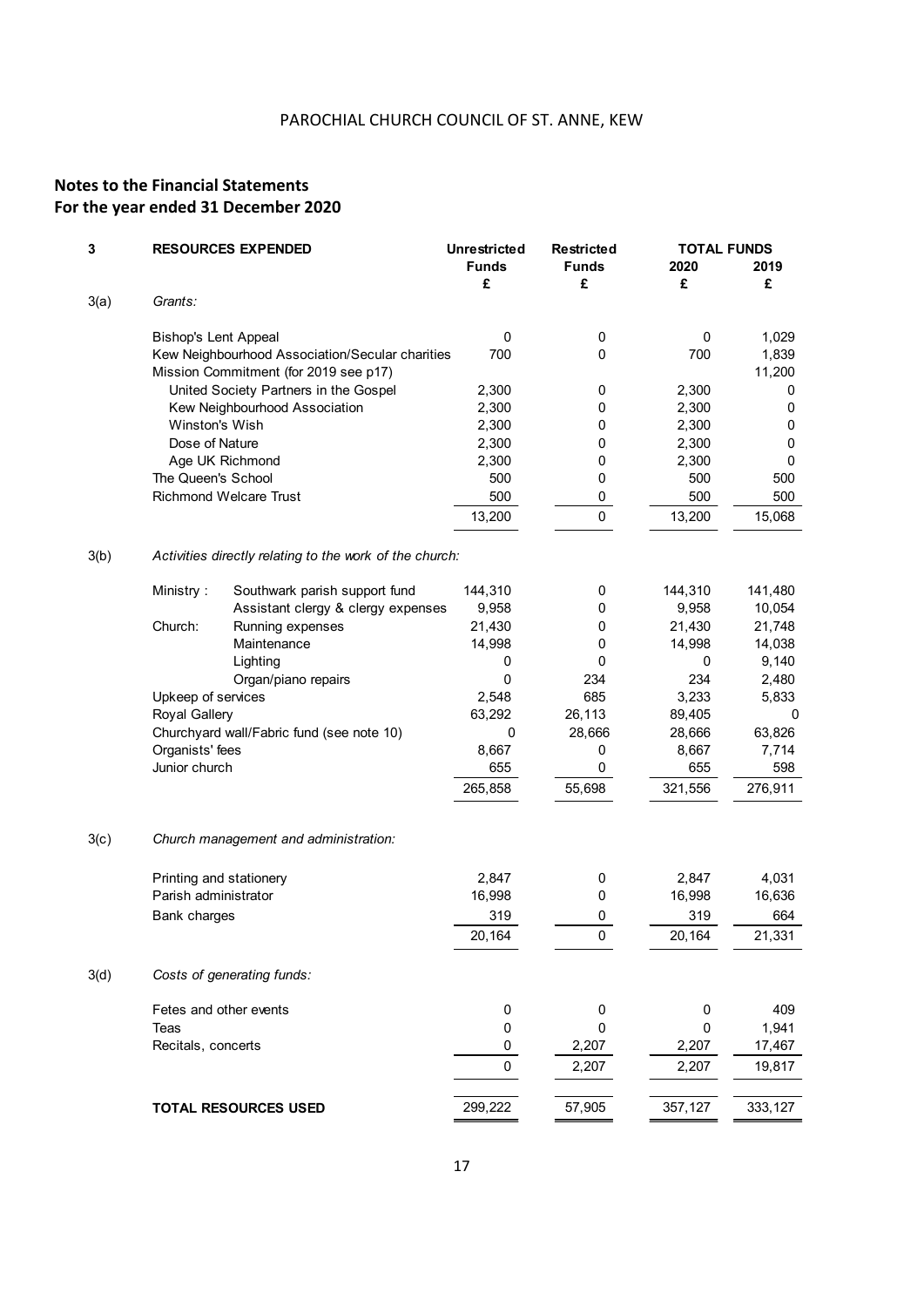# **Notes to the Financial Statements For the year ended 31 December 2020 COMPARATIVE FIGURES FOR 2019**

| 3    | <b>RESOURCES EXPENDED</b> |                                                         | <b>Unrestricted</b> | Restricted   | <b>TOTAL FUNDS</b> |         |
|------|---------------------------|---------------------------------------------------------|---------------------|--------------|--------------------|---------|
|      |                           |                                                         | <b>Funds</b>        | <b>Funds</b> | 2019               | 2018    |
|      |                           |                                                         | £                   | £            | £                  | £       |
| 3(a) | Grants:                   |                                                         |                     |              |                    |         |
|      | Bishop's Lent Appeal      |                                                         | 0                   | 1,029        | 1,029              | 1,018   |
|      | Secular charities         |                                                         | 700                 | 1,139        | 1,839              | 700     |
|      | <b>Mission Commitment</b> |                                                         |                     |              |                    |         |
|      | Ray of Hope               |                                                         | 2,800               | 0            | 2,800              | 3,000   |
|      | SANE                      |                                                         | 2,800               | 0            | 2,800              | 3,000   |
|      |                           | West London Action for Children                         | 2,800               | 0            | 2,800              | 3,000   |
|      | Safe Passage              |                                                         | 1,400               | 0            | 1,400              | 1,500   |
|      | <b>CARAS</b>              |                                                         | 1,400               | 0            | 1,400              | 1,500   |
|      | The Queen's School        |                                                         | 500                 | 0            | 500                | 500     |
|      |                           | <b>Richmond Welcare Trust</b>                           | 500                 | 0            | 500                | 500     |
|      |                           | Churches Together in Kew                                | 0                   | 0            | 0                  | 300     |
|      |                           | Save the Children Yemen                                 | 0                   | 0            | 0                  | 2,581   |
|      |                           |                                                         | 12,900              | 2,168        | 15,068             | 17,599  |
| 3(b) |                           | Activities directly relating to the work of the church: |                     |              |                    |         |
|      | Ministry :                | Southwark parish support fund                           | 141,480             | 0            | 141,480            | 136,800 |
|      |                           | assistant clergy & clergy expenses                      | 10,054              | 0            | 10,054             | 2,102   |
|      | Church:                   | running expenses                                        | 21,748              | 0            | 21,748             | 25,723  |
|      |                           | maintenance                                             | 14,038              | 0            | 14,038             | 14,437  |
|      |                           | lighting/heating replacement                            | 9,140               | 0            | 9,140              | 144,271 |
|      |                           | organ/piano repairs                                     | 120                 | 2,360        | 2,480              | 797     |
|      | Hooker tomb               |                                                         | 0                   | 0            | 0                  | 1,998   |
|      | Upkeep of services        |                                                         | 4,257               | 1,576        | 5,833              | 6,193   |
|      |                           | Fabric fund expenses (see note 11)                      | 0                   | 63,826       | 63,826             | 41,909  |
|      | Organists' fees           |                                                         | 7,714               | 0            | 7,714              | 6,674   |
|      | Junior church             |                                                         | 598                 | 0            | 598                | 482     |
|      |                           |                                                         | 209,149             | 67,762       | 276,911            | 381,386 |
| 3(c) |                           | Church management and administration:                   |                     |              |                    |         |
|      | Printing and stationery   |                                                         | 4,031               | 0            | 4,031              | 3,547   |
|      | Parish administrator      |                                                         | 16,636              | 0            | 16,636             | 17,558  |
|      |                           |                                                         | 664                 |              | 664                | 27      |
|      | Bank charges              |                                                         |                     | 0            |                    |         |
|      |                           |                                                         | 21,331              | 0            | 21,331             | 21,132  |
| 3(d) |                           | Costs of generating funds:                              |                     |              |                    |         |
|      | Fetes and other events    |                                                         | 409                 | 0            | 409                | 409     |
|      | Teas                      |                                                         | 1,941               | 0            | 1,941              | 2,185   |
|      | Recitals, concerts        |                                                         | 0                   | 17,467       | 17,467             | 6,780   |
|      | Piano depreciation        |                                                         | 0                   | 0            | 0                  | 9,420   |
|      |                           |                                                         | 2,350               | 17,467       | 19,817             | 18,794  |
|      |                           | <b>TOTAL RESOURCES USED</b>                             | 245,730             | 87,397       | 333,127            | 438,911 |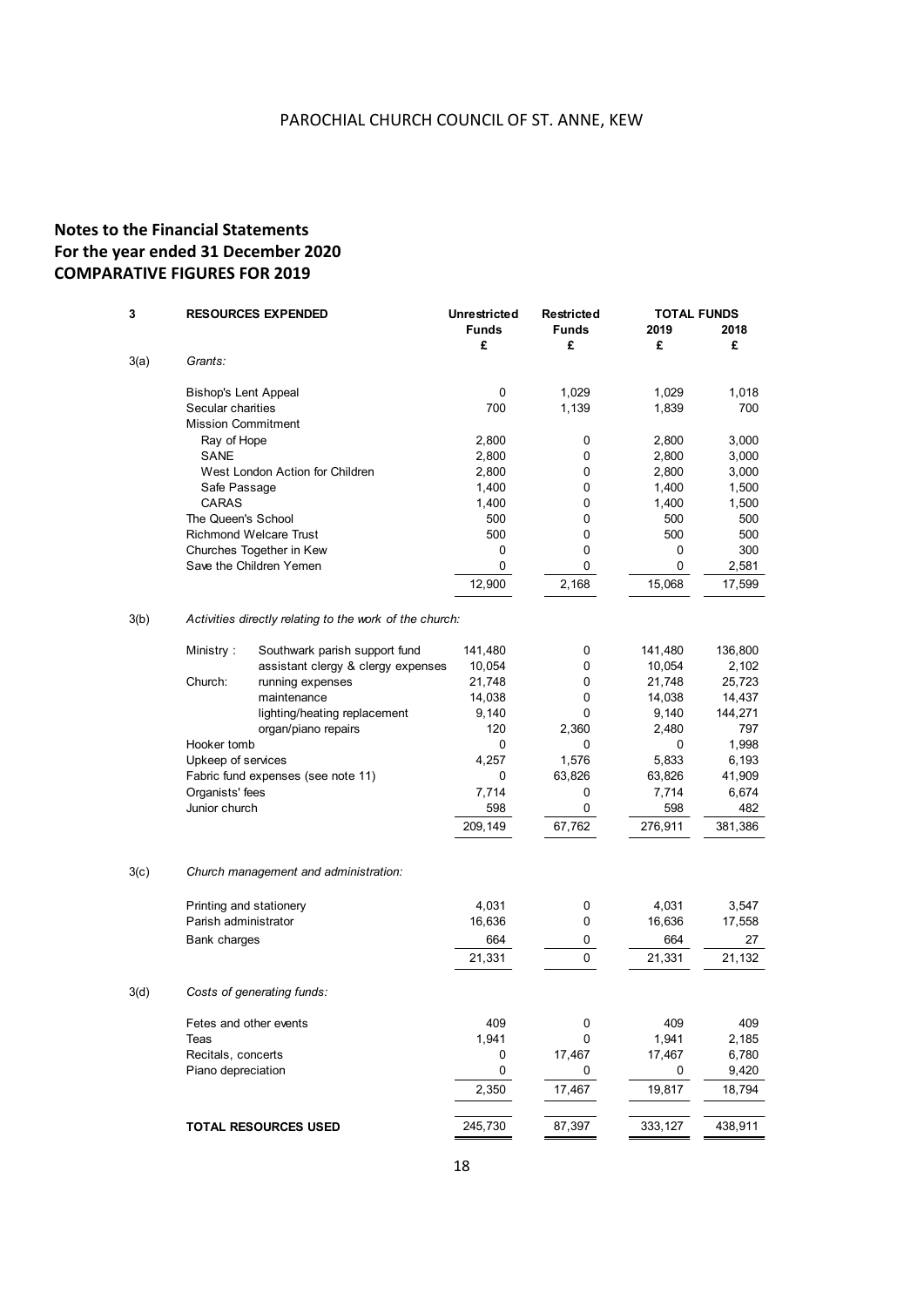# **Notes to the Financial Statements For the year ended 31 December 2020**

#### **4 STAFF COSTS**

The PCC employed 4 part-time employees (2019, 4), salaries £33,864 (2019, £31,693) and social security £nil (2019, £nil).

No PCC member receives any remuneration or reimbursement of significant expenses.

| 5 | <b>DEBTORS</b>                                        | 2020   | 2019   |
|---|-------------------------------------------------------|--------|--------|
|   | Tax recoverable                                       | 7,888  | 6,917  |
|   | Prepayments                                           | 100    | 100    |
|   | Committed donations, rent                             | 22,416 | 3,918  |
|   |                                                       | 30,404 | 10,935 |
| 6 | LIABILITIES: AMOUNTS FALLING DUE WITHIN ONE YEAR      |        |        |
|   | Creditors for goods, services and committed donations | 18,399 | 20,462 |
|   |                                                       | 18,399 | 20,462 |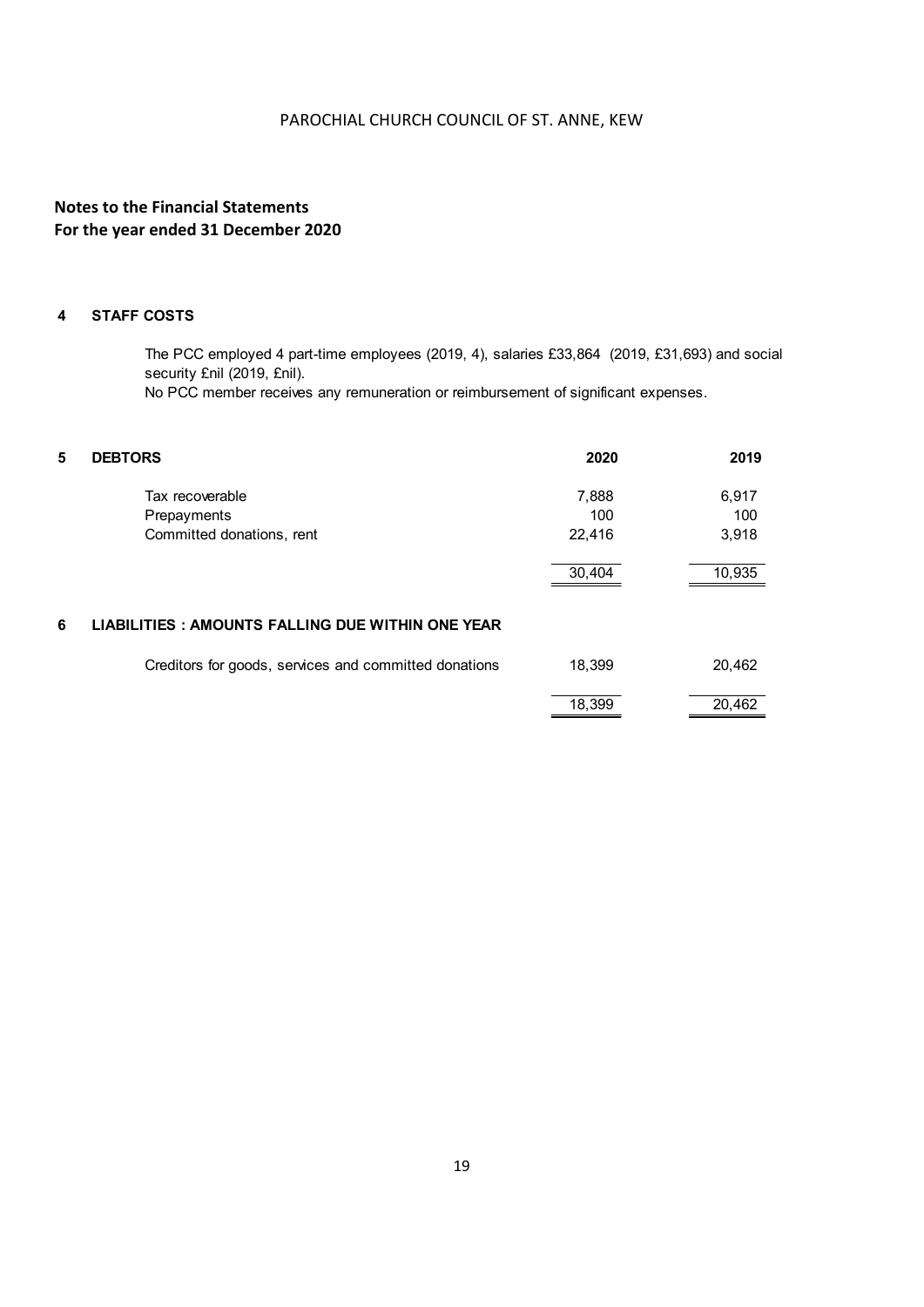# **Notes to the Financial Statements For the year ended 31 December 2020**

| 7 | ANALYSIS OF ASSETS BY FUND |          | Unrestricted<br><b>Funds</b><br>£ | Restricted<br><b>Funds</b><br>£ | <b>TOTAL FUNDS</b><br>2020<br>£ |
|---|----------------------------|----------|-----------------------------------|---------------------------------|---------------------------------|
|   | Cash at bank               |          | 149,050                           | 29,806                          | 178,856                         |
|   | <b>Current assets</b>      | (note 5) | 30.404                            | 0                               | 30,404                          |
|   | <b>Current liabilities</b> | (note 6) | (18, 399)                         | $\mathbf 0$                     | (18, 399)                       |
|   | Inter Funds Balances       |          | (27, 247)                         | 27,247                          | 0                               |
|   | <b>FUND BALANCE</b>        |          | 133,808                           | 57,053<br>(note 9)              | 190.861                         |

#### **8 FUND DETAILS**

The Restricted Fund balances are as follows, with their objects:

|                                                             | 2020   | 2019   |
|-------------------------------------------------------------|--------|--------|
|                                                             | £      | £      |
| <b>Music Fund (see note 9)</b>                              | 33.778 | 31,483 |
| Ngmola (Kenya) Borehole Project Fund to maintain a borehole | 1,009  | 1.008  |
| <b>Fabric Fund (see note 10)</b>                            | 7,500  | 22.549 |
| Memorial Funds - churchyard, Hooker tomb and others         | 8.311  | 9.121  |
| Vicar and Churchwardens Fund for use at their discretion    | 6.455  | 6,450  |
|                                                             |        |        |
|                                                             | 57,053 | 70.611 |

# **9 MUSIC FUND**

The Music Fund promotes high quality music in the church with the proceeds of musical events and sponsorship from patrons.

|       |                                                | 2020<br>£ | 2019<br>£ |
|-------|------------------------------------------------|-----------|-----------|
|       | Balance at 1st January                         | 31,483    | 22,695    |
| Add:  | Patrons' donations                             | 4,000     | 10,550    |
|       | Gift Aid on donations                          | 803       | 3,575     |
| Less: | Liturgical enhancements                        | (685)     | (1, 377)  |
|       | Instrument repairs and maintenance             | (234)     | (2,360)   |
|       | Musical events - donations less musician costs | (1,589)   | (1,600)   |
|       | Balance at 31st December                       | 33,778    | 31,483    |